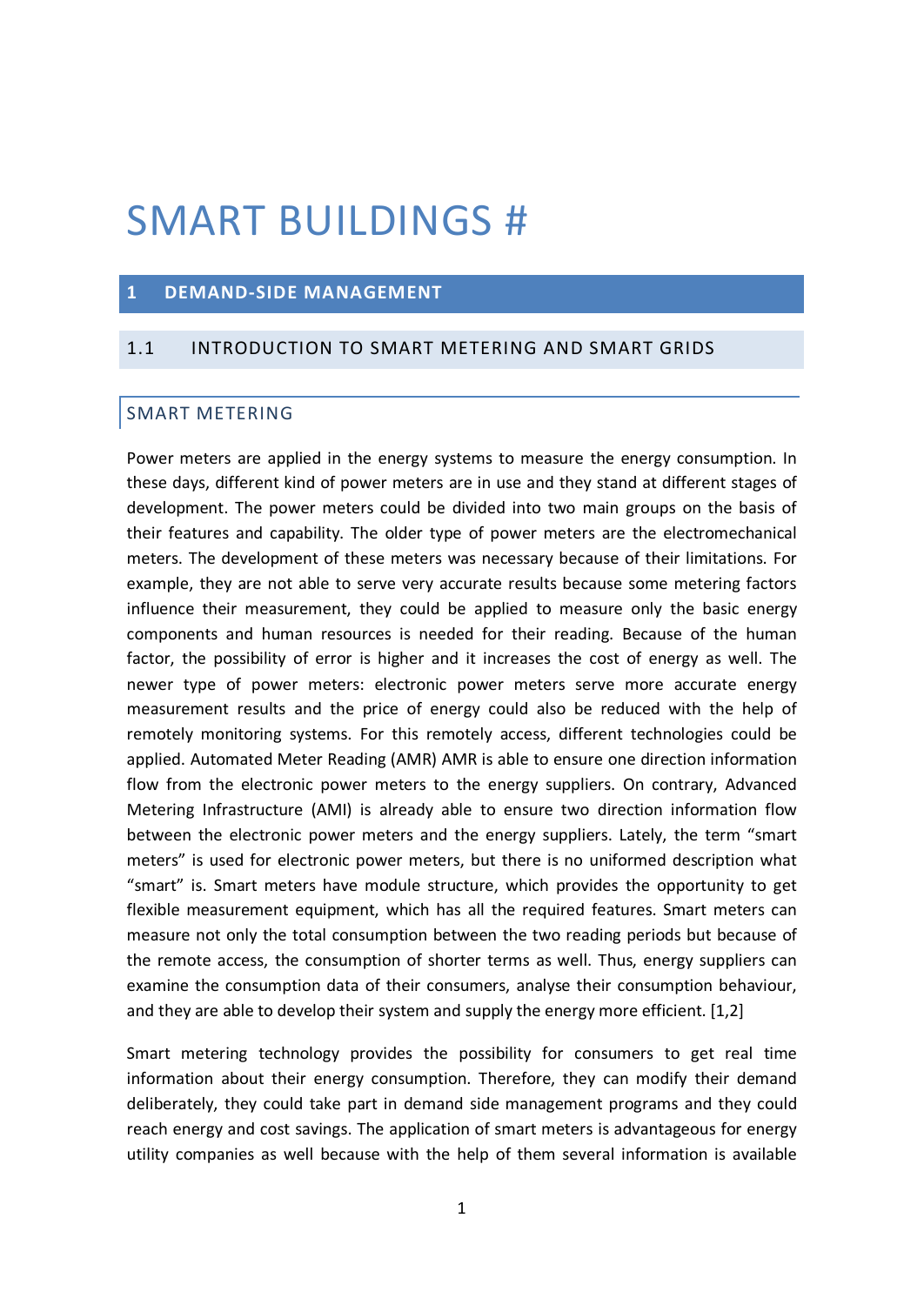about the users. It offers a great opportunity to supervise and control the power grid, handle the consumption peak and off-peak periods and improve the security of energy supply. The collected data could help the development of new pricing methods, which lead to the reduction of the electricity consumption and the cost of energy. The more efficient energy supply leads to the reduction of energy production and harmful emission. With the help of smart meters renewable energy sources, new technologies and innovations are easier to integrate into the electricity system too. [1,2]

Despite of the fact that the usage of smart meters have several benefits, the social acceptance of them is not obvious. Studies tried to identify the influencing factors of public support. The main fundamental features of people is their demographic data, which are for example their age, their gender, their salary, etc. Based on researches, this information could be used to find the supportive group of people. Another group of factors could be the worries connected to the usage of personal information. Consumers have privacy concerns because with the help of the smart meters, the energy suppliers could get real time data about them and many people do not feel comfortable because of it. Moreover, people who suffered privacy violations before find the new technologies less favourable because of their previous experiences. Social norms could also influence the behaviour of people largely. People who like to adapt to each other prefer to behave how other people think they should or to behave how other people do. Therefore, these norms are also significant in the process of the acceptance of smart meter technology. Technology norms cover the positive and negative attitude of the people to smart meters. Optimism and the like of innovation could inspire people to accept them but feeling discomfort and insecure could withheld them. [3]

To regulate the electricity market, different standards have been developed and are in use. For example the International Electrotechnical Commission (IEC) with Technical Committee 13 (TC13) applied worldwide, the American National Standards Institute (ANSI) with ANSIC12 applied in North America, and European Standards were also created by the European Committee for Standardization (CEN) and the European Committee for Electrotechnical Standardization (CENELEC). But in addition, some countries apply their own national standards and others combine different of them. [1]

### SMART GRID

The first electrical power grids were settled in the 1800's but they were applied widely only from around 1960's. The energy needs were covered mainly by traditional sources: mainly fossil fuels, hydroelectric and nuclear energy sources were used. The energy demand grew significantly at the end of the  $20<sup>th</sup>$  century. This energy need could not been served by the available energy sources, therefore new ones had to be integrated into the energy system. The energy production and consumption started to separate in time and therefore many efforts were taken to provide the balance between them. To handle the power system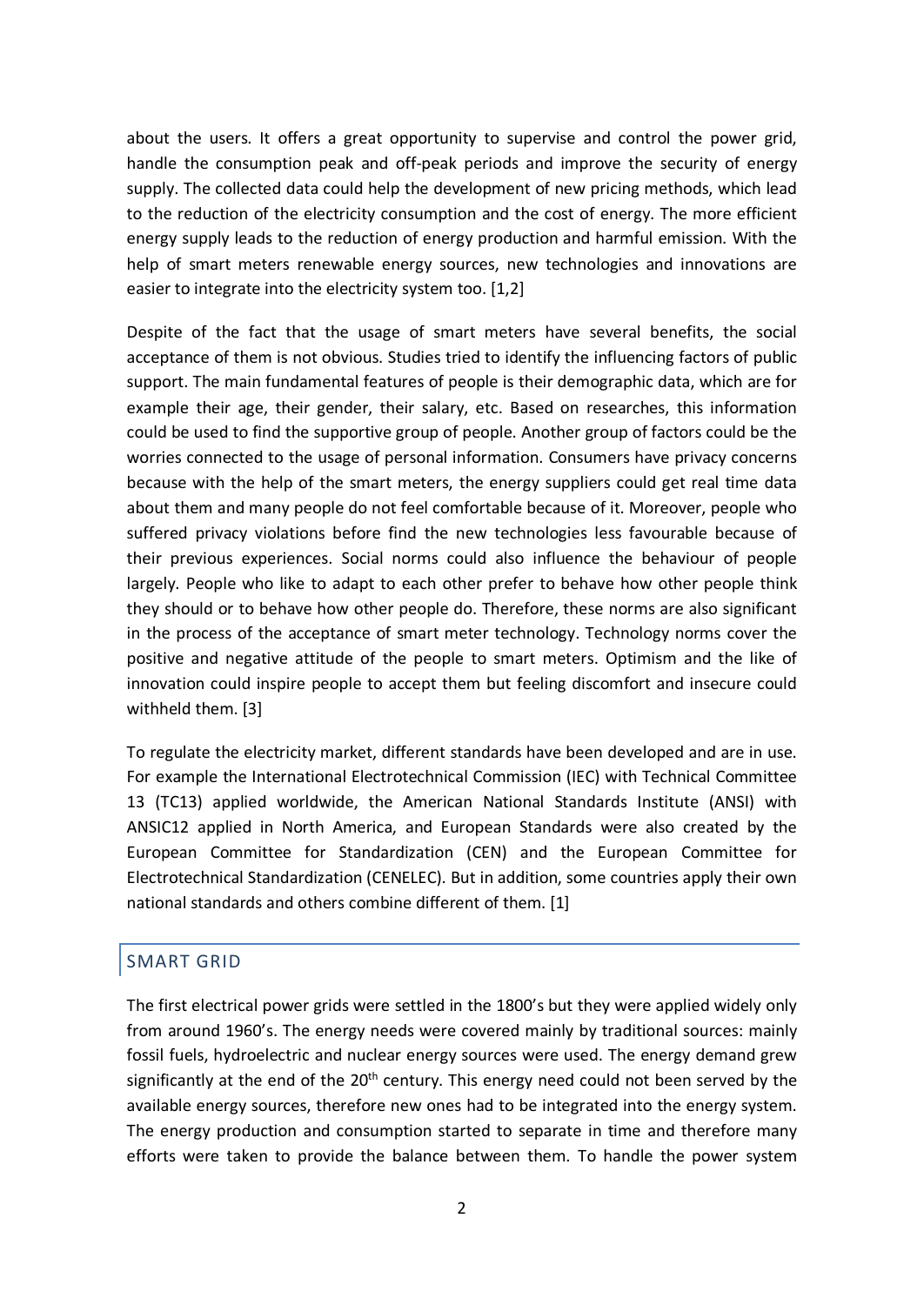operation, Demand Side Management (DSM) methodologies were applied to influence the consumption of the consumers. [2]

The energy consumption continued to grow and the harmful emission caused by the generation was significant. To reduce the pollution while serve the required amount of energy, renewable energy sources needed to be integrated into the energy systems but the conventional grid was not able to handle that. New inventions were integrated into the power grid in the  $21<sup>th</sup>$  century and Smart Grid system established. [2,4]

While conventional grid ensures information flow from power meters to utility companies and electrical energy from suppliers to users, smart grids can handle the whole energy system in efficient way using smart meters to ensure bidirectional communication and possibility for intervention. This helps not only the users to keep their homes and consumption under control but it also gives the opportunity for energy companies to manage the whole grid system: balancing the energy production and consumption; and distributing it in an appropriate way. Applying smart meters to supervise and control the energy system in real time, the security of supply could be increased and the energy losses could be decreased. Monitoring the energy flow through the electricity system, the input and output loads could be supervised and their impact to the behaviour of the energy system could be examined. [2,5]

Operating a smart grid system, a reliable, strong communication network has to be maintained between smart grid components. Several topologies, wired and wireless solutions could be applied. The most common short-range wireless technologies are Bluetooth, ZigBee and Wi-Fi. *Table 1.* includes the features of them. Wireless technology could also be used to cover larger areas: cellular networks could provide long distance connection with up to 100 Mbps bandwidth. As wired technology, Powerline Communication (PLC) and Digital Subscriber Line (DSL)/ Optical Fibre could be suitable. [2]

| Name          | Range                 | Frequency                 | Bandwidth      |
|---------------|-----------------------|---------------------------|----------------|
| Bluetooth     | 10 <sub>m</sub>       | 2.45 GHz                  | up to 3 Mbps   |
| <b>ZigBee</b> | $^{\sim}$ 100 m       | 868 MHz, 915 MHz, 2,4 GHz | 20-250 kbps    |
| Wi-Fi         | up to $250 \text{ m}$ | 2,4 GHz, 5 GHz            | up to 600 Mbps |

*Table 1***. Wireless communication technologies [2]**

The smart grid networks could be categorised into three main groups. The Home Area Networks (HANs) join the electric devices in one household and collect their consumption data with the help of smart meters. For this purpose technologies such as Bluetooth, ZigBee and Wi-Fi could be chosen. Neighbourhood Area Networks (NANs) collect the data of a limited areas and forward the data of smart meters to data collectors using technologies, like Wi-Fi. Wide Area Networks (WANs) connect the NANs and larger devices, and ensure the information flow from data collectors and devices to data centers. For this aim, for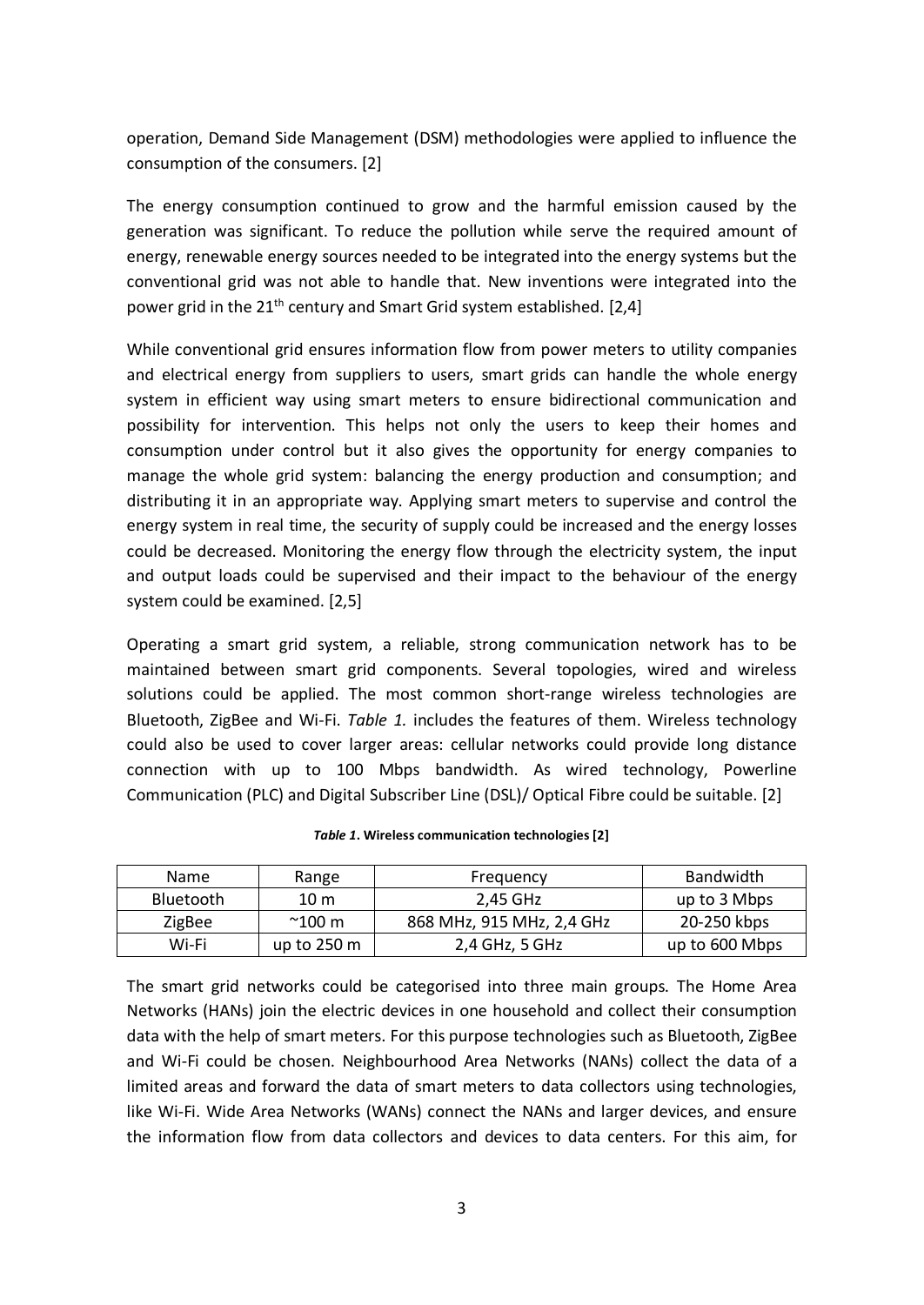example cellular networks, optical fibre and power line communication technologies could be applied. [2]

To be able to maintain and develop the electricity systems, not only the existing conditions but also the future trends have to keep in mind. To reduce the damage of the nature, renewable energy sources have been integrated into the energy systems but the growing amount of them means challenge. The local energy production, the energy consumption and the energy fed into the grid change dynamically. Therefore, to ensure the balance between the supply and demand sides, the electricity system has to be monitored and supervised. The increasing number of the electric vehicles and their energy need also have to be taken account because the electricity grid should be able to supply them reliably too. To secure the proper operation of the energy system, to guarantee the appropriate information flow and to be able to use the advantages of the innovations, strong communication systems and energy grids are required. [6]

## INTERNET OF THINGS

Several efforts were made to describe what Internet of Things (IoT) is but still, there is no standard definition for it. "In general, IoT is about a network of networks of uniquely identifiable endpoints or "things" that capture and share data." [7]

There is no uniformed architecture of IoT either but commonly it is divided into layers. The most widely applied architecture contains three layers: perception layer, network layer and application layer. The perception layer has a connection with the physical environment: it measures and collects data by applying sensors, actuators and other devices. The network layer secures the data flow between the perception and application layers. The application layer uses the data served by the other layers and keep in touch with the users through applications and their interfaces. [7,8]

| Perception<br>Layer     | Physical<br>perception<br>laver | Thing/device<br>layer           | Device layer                                        | <b>IoT</b> sensing<br>laver |
|-------------------------|---------------------------------|---------------------------------|-----------------------------------------------------|-----------------------------|
| <b>Network</b><br>Layer | Network layer                   | Connectivity<br>layer           | Connection layer                                    | loT network<br>layer        |
| Application<br>Layer    | Application<br>layer            | IoT cloud layer                 | Application layer                                   | IoT application<br>layer    |
| Source                  | Yan et al. (2014)               | Wortmann and<br>Flüchter (2015) | Bandyopadhyay,<br>Balamuralidhar,<br>and Pal (2013) | <b>Burrus (2014)</b>        |

| Table 2. Architecture of Internet of Things [7][8] |  |
|----------------------------------------------------|--|
|----------------------------------------------------|--|

There are several types of IoT applications covering very different areas. Many studies are about grouping and ranking them. Transportation, energy, healthcare, smart homes, smart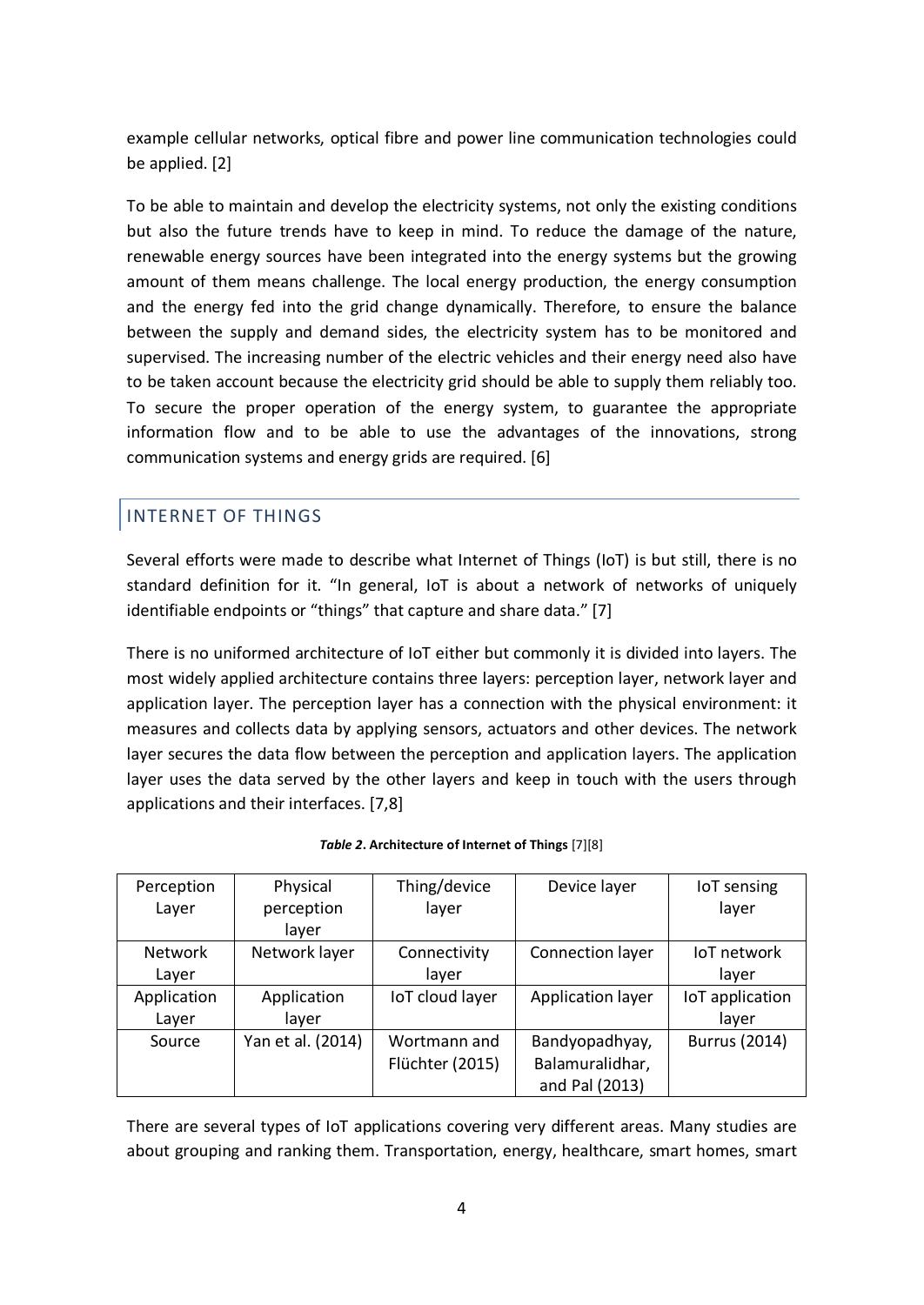cities, financial services, information technology are some examples of the leading topics. IoT applications could be used for very different aims: they could be applied for example to monitor the patients in the healthcare system, to indicate the place of a leaking pipe in the water system, to control energy consumption in households, to help parking a vehicle or to monitor the quantity of available materials in a factory. [7,9]

As every innovation, IoT has advantages but disadvantages too. With the help of IoT, a huge amount of data is available and there is an endless possibility for their usage. It could improve the quality of life and could facilitate to manage processes. Otherwise, to build out an IoT system not only financial investigation is required but a well-trained stuff as well. Several difficulties could arise during the development and the operation of these IoT systems, and because of the complexity of them and the lack of experience it could be challenging to handle. [7]

### 1.2 INTRODUCTION TO DEMAND-SIDE MANAGEMENT (DSM)

To be able to supply the growing energy needs in an environmentally friendly and quality way, the development of the electricity system and the integration of new inventions are necessary. To serve the energy demand while reducing the harmful emission, renewable energy sources and energy storages are integrated into the energy systems. In the pursuance of the energy service development, the growth of the security of supply and the maintenance of balance between generation and consumption are also required. [6]

## DEMAND SIDE MANAGEMENT

There are two possibilities to keep the balance between the increasing energy demand and the available energy generation capacity: the supply or the demand side should be set to the other one. Using demand side management (DSM) methodologies, the energy consumption of the demand side is influenced to assimilate to the energy production of the supply side. Applying DSM, the consumers should be motivated to modify their energy consumption, which could lead to aware and efficient energy usage, and therefore the energy losses and the harmful emission could also be reduced. [10,11]

The term "demand side management" was used first in 1984, created by Clark W. Gellings. "DSM activities are those which involve actions on the demand (i.e. customer) side of the electric metre, either directly or indirectly stimulated by the utility. These activities include those commonly called load management, strategic conservation, electrification, strategic growth or deliberately increased market share." It is important to highlight, that DSM could be used not only for managing the electricity demand but also for handling the non-electric energy flow. [10,11]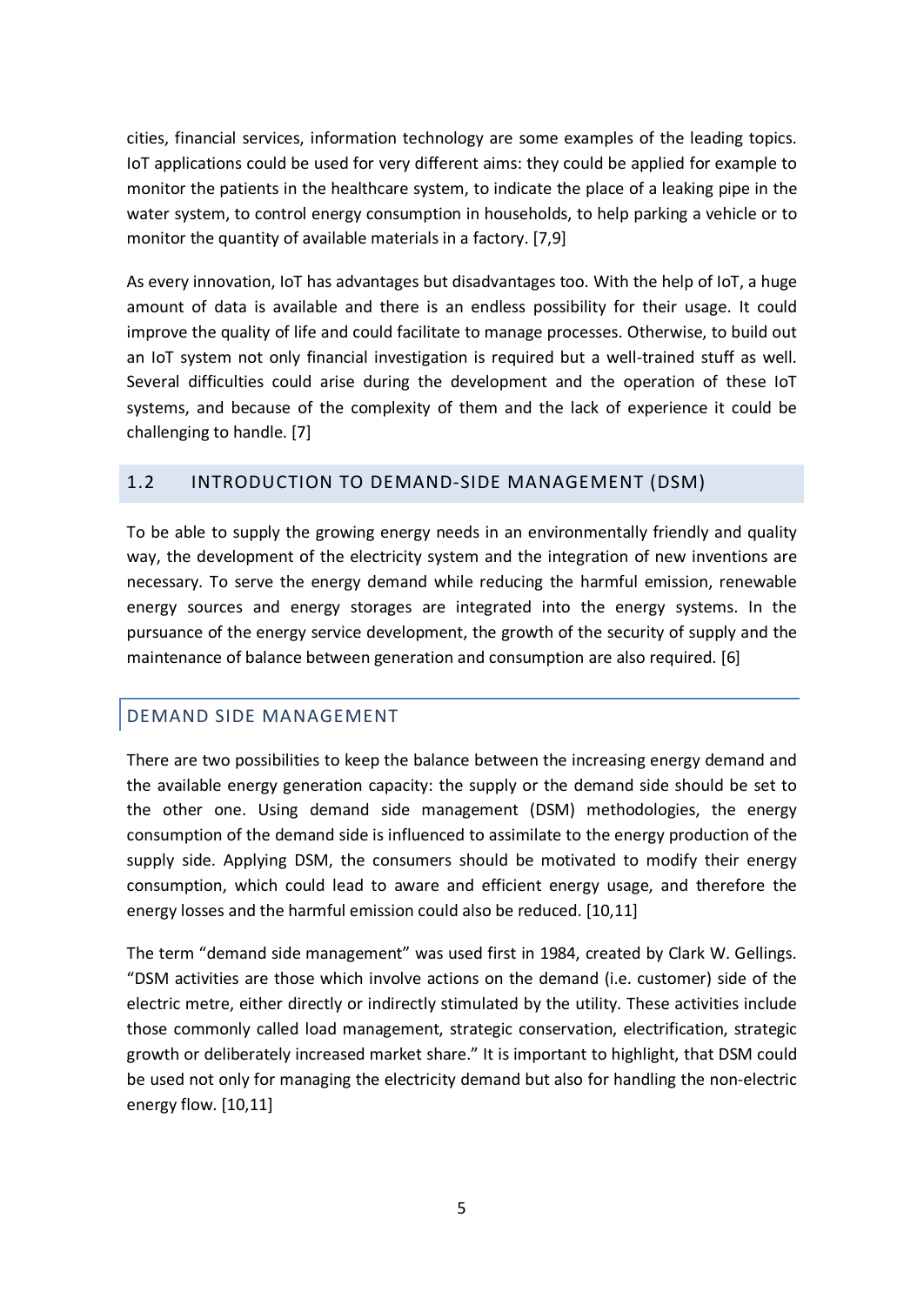The methodology of DSM was used before it became part of national acts. For example in the 1960's-1970's in New Zealand and Europe, DSM related actions were performed. DSM was included in a national policy first in the USA. It was presented in the National Energy Conservation Policy Act and Public Utility Regulatory Policy Act (PURPA) as parts of National Energy Act 1978. The oil embargo in 1970' led to energy crisis, the cost of energy increased significantly. To be able to handle the energy shortage, several efforts were taken in the USA, including the development of Integrated Resources Planning (IRP) by PURPA. The aim of it was to create strategies to be able to utilise the available energy sources and to serve the energy consumers in a cost-effective way. In the USA therefore, the DSM strategies became very popular. On the contrary in Europe: however in the 1980's the energy related problems was in the focus of political interest, because of the measures in the 1990's, most of the energy utilities were not motivated to deal with DSM. In the 2000's-2010's, the climate change and the security of energy supply got in the middle of attention and the DSM methodologies became popular worldwide. [11,12]

To ensure the proper operation of the energy system, the balance between the energy generation and the energy consumption have to be maintained. The energy generation changes dynamically during the day because of the integrated renewable energy sources, which production couldn't be forecasted accurately or controlled. The surplus generated energy should be consumed or stored but the problem of efficient energy storage hasn't been solved. To be able to serve the required amount of energy during the peak times reliably, plus resources should be integrated into the energy system, which resources work by fossil fuels. The availability of these extra assets would increase the cost of energy. To be able to ensure the security of energy supply, all parts of the energy system have to be dimensioned to the peak demands. The higher the peak demand is, the costlier the needed facilities and the energy generation are. Therefore, to decrease the cost of energy, the energy consumption of the consumers has to be controlled. They should be motivated to reduce their peak demand or to shift part of it to off-peak times, or to adapt to the energy generation. To ensure the possibility for consumers to react to the changes of energy generation, they should get accurate information about the current state of the energy system. The favourable situation is if energy consumption increases when renewable energy is available, and decreases during the peak times. [13]

To balance the energy generation and energy consumption two strategies are used in DSM: consumption reduction and efficiency improvement. Based on these strategies, DSM techniques could be categorised into two modalities: static DSM (SDSM) and dynamic DSM (DDSM). First, the general DSM techniques are presented, which are the electric load management (ELM) and energy conservation (ENCON). [10]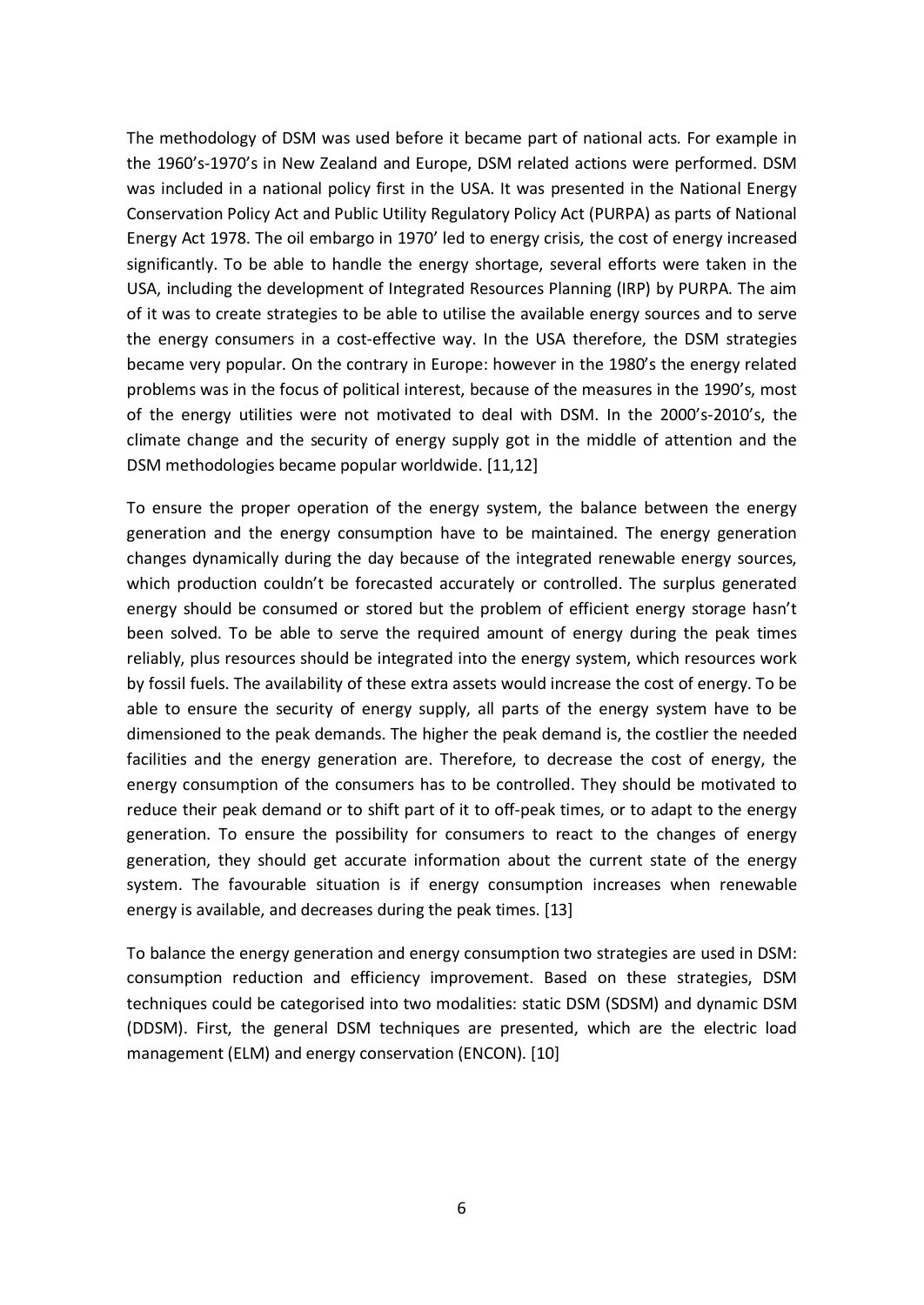#### *Table 2***. DSM methods [10]**

|                        |                   | <b>Techniques</b>          |                     |  |
|------------------------|-------------------|----------------------------|---------------------|--|
| <b>Strategies</b>      | <b>Modalities</b> | Electrical load management | Energy conservation |  |
| Consumption reduction  | Static DSM        | SFI M                      | <b>SENCON</b>       |  |
| Efficiency improvement | Dynamic DSM       | DELM                       | DENCON              |  |

The aim of ELM is to change the electricity consumption profile of consumers and it has two modalities according to the applied strategies: static ELM (SELM) and dynamic ELM (DELM). The SELM aims to decrease the energy consumption by this energy usage modification. In contrast, the aim of DELM is to change the load shape to reach higher effectiveness in energy usage. SELM applies Strategic Conservation and Flexible Load Shape techniques; DELM applies Peak Clipping, Valley Filling, Load Shifting and Strategic Load Growth techniques. The load shaping techniques of ELM could be seen in Figure 1*.* Strategic conservation is used for decreasing the energy consumption in general, Flexible Load Shape is used for modifying the energy needs of consumers according to the available energy. Peak Clipping is used for decreasing the energy consumption during the peak time, Valley Filling is used for increasing the energy consumption during the off-peak time, Load Shifting is used for shifting the energy consumption from peak time to off-peak time and Strategic Load Growth is used for increasing the energy consumption. Peak Clipping, Valley Filling and Load Shifting techniques are applied to flatten the load curve and decrease the fluctuation of energy consumption. Strategic Load Growth technique is applied to increase the efficiency of system operation. [10]



**Figure 1. "Basic load shaping techniques (Gellings, 1985)"** [13]

The aim of ENCON is to reduce the energy losses. To be able to describe the ENCON techniques, first, the scheme of the energy flow through the energy system should be introduced. The input energy flow is the terminal energy, which is "the energy which is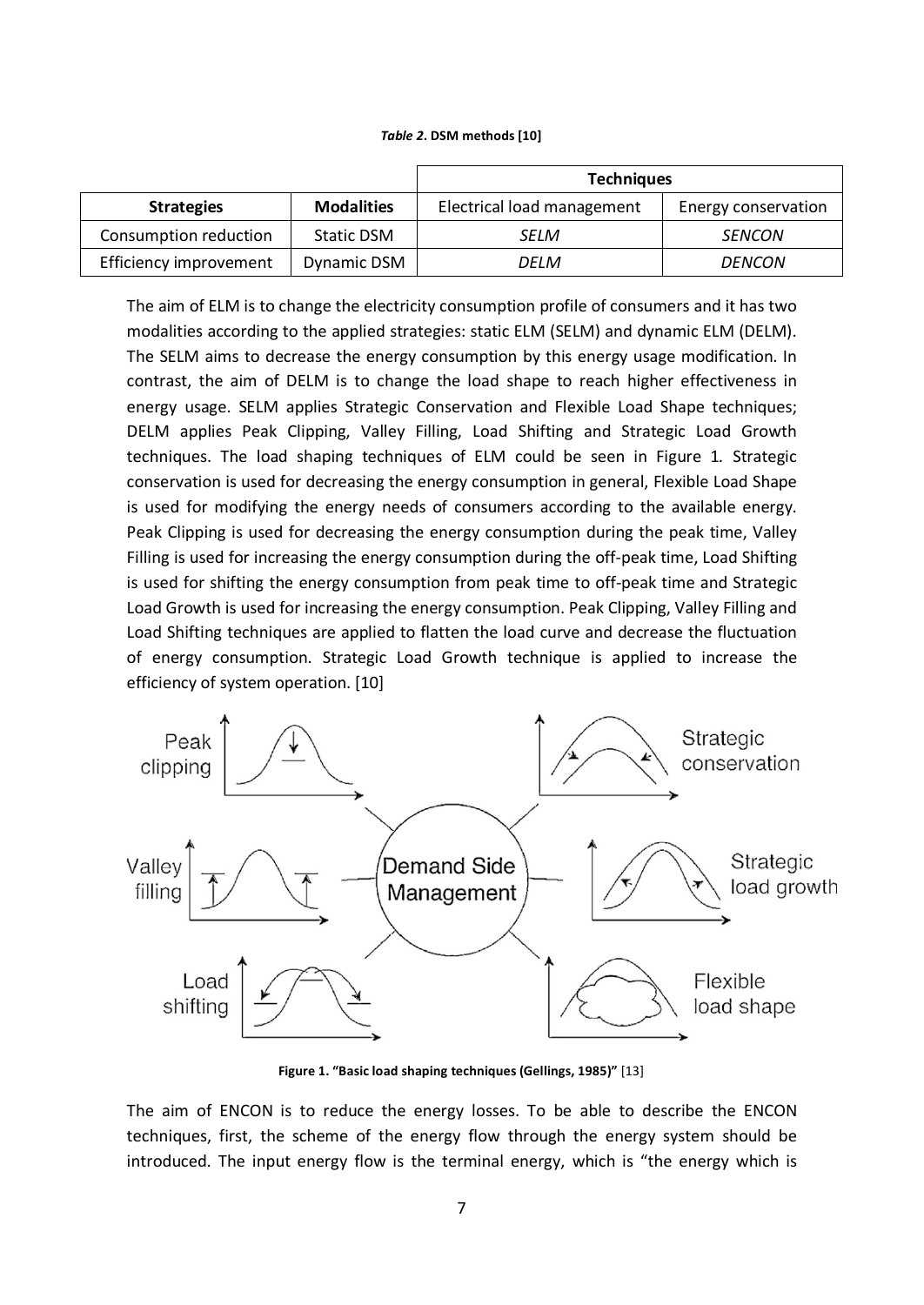available to use after subtraction of distribution losses and quantities stored". The output energy flow is the useful energy, which is "the required energy for doing work". Their difference is the energy loss. The energy efficiency is the ratio of the useful and the terminal energies. Based on these characteristics, three different ENCON mechanisms could be identified. The aim of Energy Recovery mechanism is to reduce energy losses, while terminal energy is fix. Therefore, useful energy and energy efficiency increase (for example: using combined heat and power plans). The aim of Energy Audit mechanism is to reduce energy losses while useful energy is fix. Therefore, terminal energy decreases, energy efficiency increases (for example: using thermal insulations on the buildings). The aim of Energy Saving mechanism is to reduce energy losses, while energy efficiency is fix. Therefore, terminal energy and useful energy decrease (for example: modifying the lighting system). In accordance with the above, two ENCON strategies exist: Energy Consumption Management (ECM) and Energy Efficiency Management (EEM), which control the terminal energy and energy efficiency, respectively. ENCON also has two modalities: static ENCON (SENCON) and dynamic ENCON (DENCON). While SENCON uses ECM mechanisms (Energy Audit, Energy Saving), DENCON uses EEM type of mechanisms (Energy Audit, Energy Recovery). [10]

As it mentioned before, the DSM techniques could be categorised into SDSM and DDSM modalities according to their characteristics. SDSM methods are the SELM and SENCON, focusing on the possibilities of energy consumption control, DDSM methods are the DELM and DENCON, focusing on the possibilities of energy efficiency control. SDSM methods aim to modify the energy consumption of the consumers by motivating them to regulate their energy usage and change their load profile. The success of these methods depends on the behaviour of the clients because their participation and cooperation is voluntary. Using DDSM methods, the energy consumers are obligated to take part in the energy regulation process to improve the efficiency of the energy system and they are active part of the energy control system. [10]

DELM methods could be categorised into two basic types: Orderly Power Utilisation (OPU), which is the "nonmarket-based DELM" and Demand Response (DR), which is "market-based DELM". The reason of these names is that while OPU applies administrative measures to reach the aim of DELM, DR applies market measures for the same reason. OPU is "the regulation of load demand by adopting administrative, economic, technological and other measures which lead clients to effectively utilize electricity via guarantee in critical condition such as power supply shortage or when reliability is jeopardized". There are three types of OPU: Strategic Saving, Strategic Productivity and Strategic Transfusion. Strategic Saving uses Peak-Clipping and Strategic Conservation mechanisms to reduce the energy load during the required time period. Strategic Productivity uses Load Shifting and Flexible Load Shape mechanisms to modify the shape of the load profile while the amount of used energy is stable. Strategic Transfusion uses Valley Filling and Strategic Load Growth mechanisms to increase the energy load during the required time period. DR is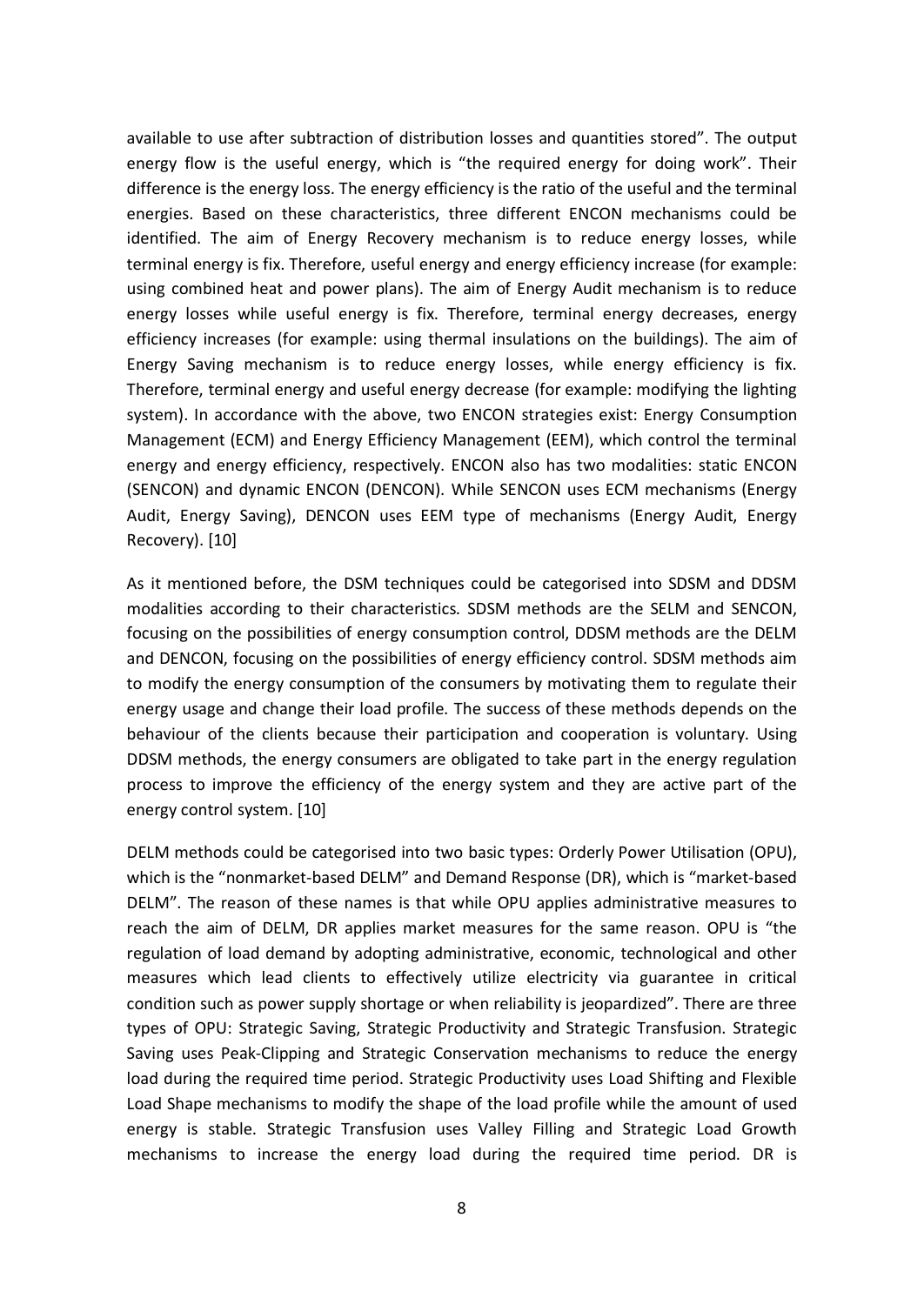"alternations in electricity usage of customers from their usual consumption patterns in response to changes in the electricity price, or in response to incentives designed to influence electricity utilization at critical times characterized by high wholesale market prices or when the reliability is imperilled". Applying DR methods, the customers are motivated to take part in the regulation of the electricity system and to modify their energy usage by offering them cost reduction options. In the energy service, without DR programs fix energy prices are used, which does not inspire the customers to cooperate. Using DR programs, the energy prices fluctuate reflecting to the state of the energy system and to the costs of generation, which leads to the appropriate end-user behaviour. [10]

## 1.3 INTRODUCTION TO DEMAND RESPONSE

The aim of demand response (DR) is to change the energy consumption behaviour on the demand side according to the electricity generation and the cost of the service. Consumers who take part in DR programs can act different ways. They can decrease their consumption during peak times and do not change their consumption during off-peak times, therefore save energy and money at the expense of their comfort. They can decrease their consumption during peak times and increase their consumption during off-peak times, therefore consume the same amount of energy with different distribution. They can utilize their own energy generation sources and decrease the demand on the common grid. [13]

There are several DR methods and they could be categorised into sub groups. The characteristics of these methods are in the following list and the taxonomy of DR can be seen on Figure 2*.* [10]

• DR methods without dispatch capability aim to motivate the demand side to change the energy consumption profile and reduce the electricity load during the peak times by using different tariffs for different time periods according to the cost of generation. Applying these methods, there is no possibility for suppliers to reduce the energy consumption of their consumers, they always have to serve the required amount of energy. [10]

o Real time pricing (RTP) method aims to change the consumption behaviour of consumers by applying real time energy prices, which are determined based on the actual generation cost of electricity. The clients are motivated to reduce their energy load during the peak periods and shift it to the off-peak periods because of the hourly changing energy prices. [10]

o Time of use tariff (TOU) method uses similar strategy like RTP but it divides the time periods into smaller blocks and determine different energy prices for each ones according to the average cost of energy supply during the given blocks. The lower prices during off-peak periods, higher prices during peak period and moderate prices during the time periods between could reflect the changes of the energy system. [10]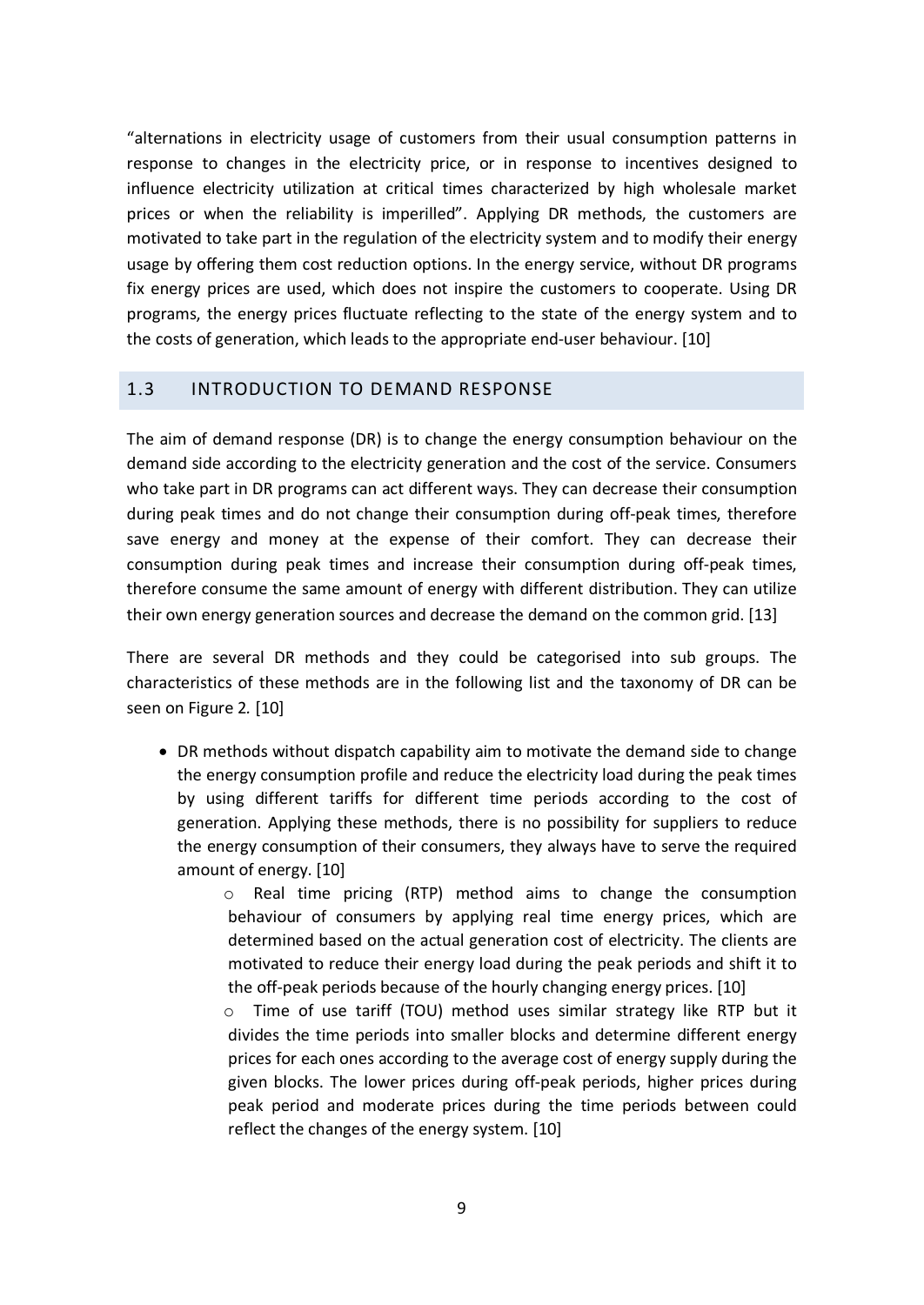$\circ$  Critical peak pricing (CPP) method focuses on the critical peak periods. High energy prices are determined for these critical periods to motivate the customers to reduce their consumption during these times. Not only high peak period tariffs are used, but participants are also got rebate during the non-critical peak periods. [10]

■ Fixed period critical peak pricing (FP-CPP) method maximises the number and the length of time periods when the customers can participate and they are notified about critical peak times on the previous day. [10]

■ Critical peak rebates (CPR) method applies fix prices for different time periods and rebate is given to consumers, who decrease their energy consumption during critical peak periods. [10]

• DR methods with dispatch capability use "financial incentives and special market mechanisms so that the demand-side resources will be incorporated into power system operation". [10]

o DR programs with reliability scope aims to increase the reliability of the energy system by increasing the range of options available to system operator. [10]

§ Available demand-side resource capacity control (ADSRCC) methods empower the system operator to control the demand side resources. [10]

• Direct ADSRCC has two types: Technological Direct Load Control and Direct Control Through Capacity Markets. [10]

> o Technological Direct Load Control (TDLC) method functions in a way, that the system operator can control the energy consumption of the demand side by remotely switching on/off certain electric devices or modifying their operation to maintain the balance between the energy generation and consumption. Take part in TDLC programs is voluntary but the cooperation is compulsory. [10]

> o Direct control though capacity markets method doesn't give controlling possibility for system operator over the electric devices of the demand side. The energy utilities and energy consumers, who are able to reduce their energy usage when it is required, can participate in the system operation. For taking part in this program and being at service, they get incentives, called Capacity Payments. Most of the time, there is no need for energy load reduction but if the participants are warned to decrease their consumption and they are not cooperate, they are penalised. If they cooperate during these periods, they get more incentives. [10]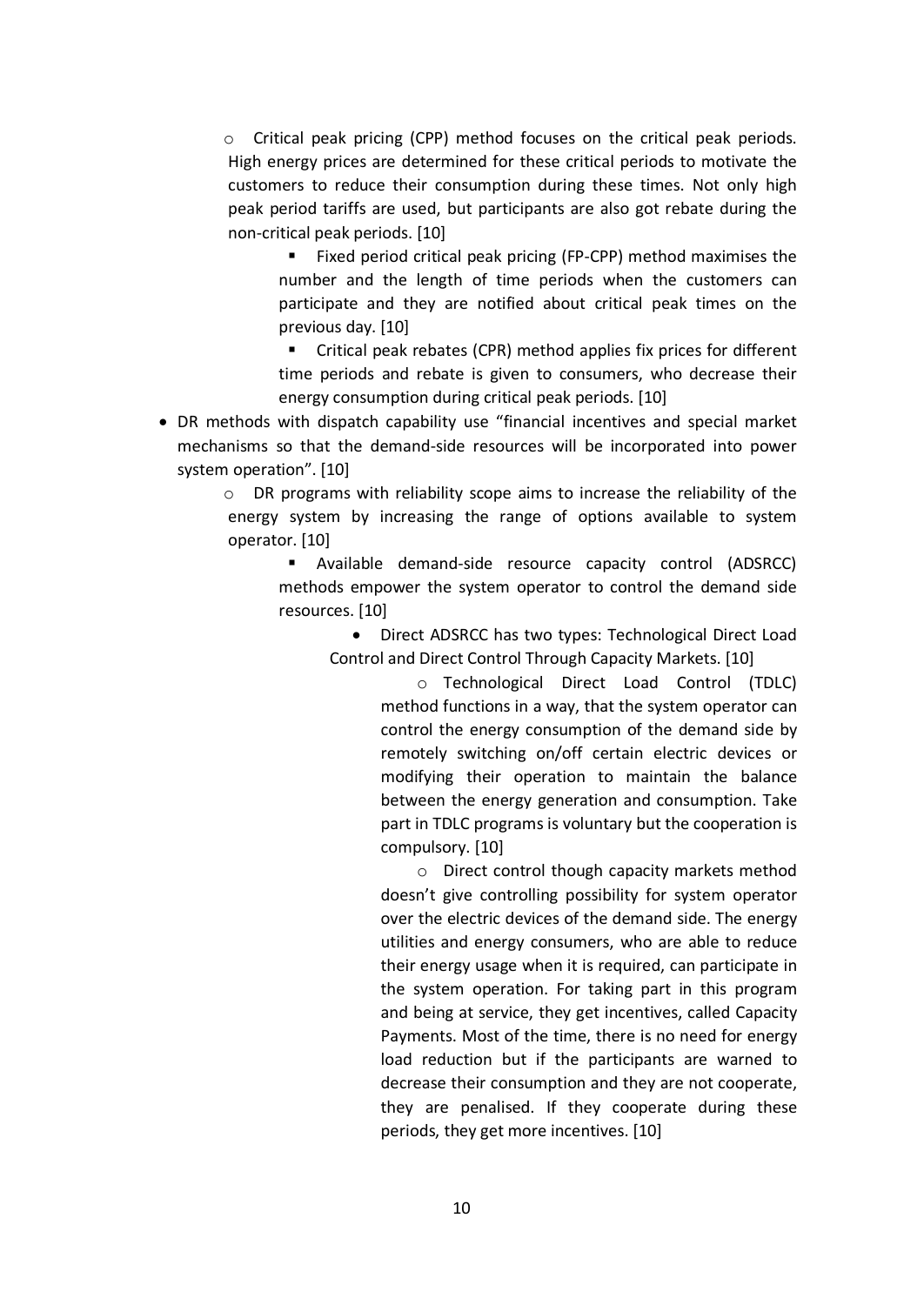• Indirect ADSRCC also has two types: Contractual Indirect Load Control and Indirect Load Control via CPP. [10]

> o Contractual indirect load control (CILC) method could be applied voluntary. The participants take part in the control of the energy system by reducing their own energy load when it is ordered by the utility. Their cooperation is compulsory. If they cooperate during the required periods, they get incentives. If they do not cooperate, they are penalized. [10]

> o Indirect control via CPP method functions such a way, that the energy consumption alteration is done automatically according to the critical peak prices. [10]

> > § Variable period CPP (VP-CPP) method does not predetermine the date and the length of the critical periods. [10]

> > § Variable peak pricing (V-PP) method does not predetermine the energy price of critical peak periods because it is calculated according to the actual energy prices. [10]

§ Voluntary response programs provide the opportunity to take part in the regulation process of the energy system voluntary. Participants can decide freely if they reduce their energy usage during the required time periods. If they cooperate, they get incentives. If they do not, they do not have to pay penalty. [10]

§ Available demand-side reserve management (ADSRM) programs provide the opportunity to customers to take part in energy system regulation by controlling their own swift response capacity. This capacity appears as non-spinning reserve resource in the energy system and the participants are paid because of their availability. If the clients cooperate when the system operator orders it, they are rewarded. [10]

o DR programs with economic scope give economic incentive to clients to change their energy consumption behaviour. Applying these programs, the consumers can sell a part of their own purchased energy. There are two types of implementation. One of the options is, that the retailers make a bid about the energy load reduction capacity to the market operator and if it is accepted, the fulfilment is compulsory. The consumers are warned, and those who reduce their consumption are rewarded according to the market clearing price. The other option is, that utility determine a reference price and the customers can decide how much they would reduce their energy consumption. If the bid is accepted, the consumption reduction is compulsory. If they do not cooperate, they have to pay penalty. [10]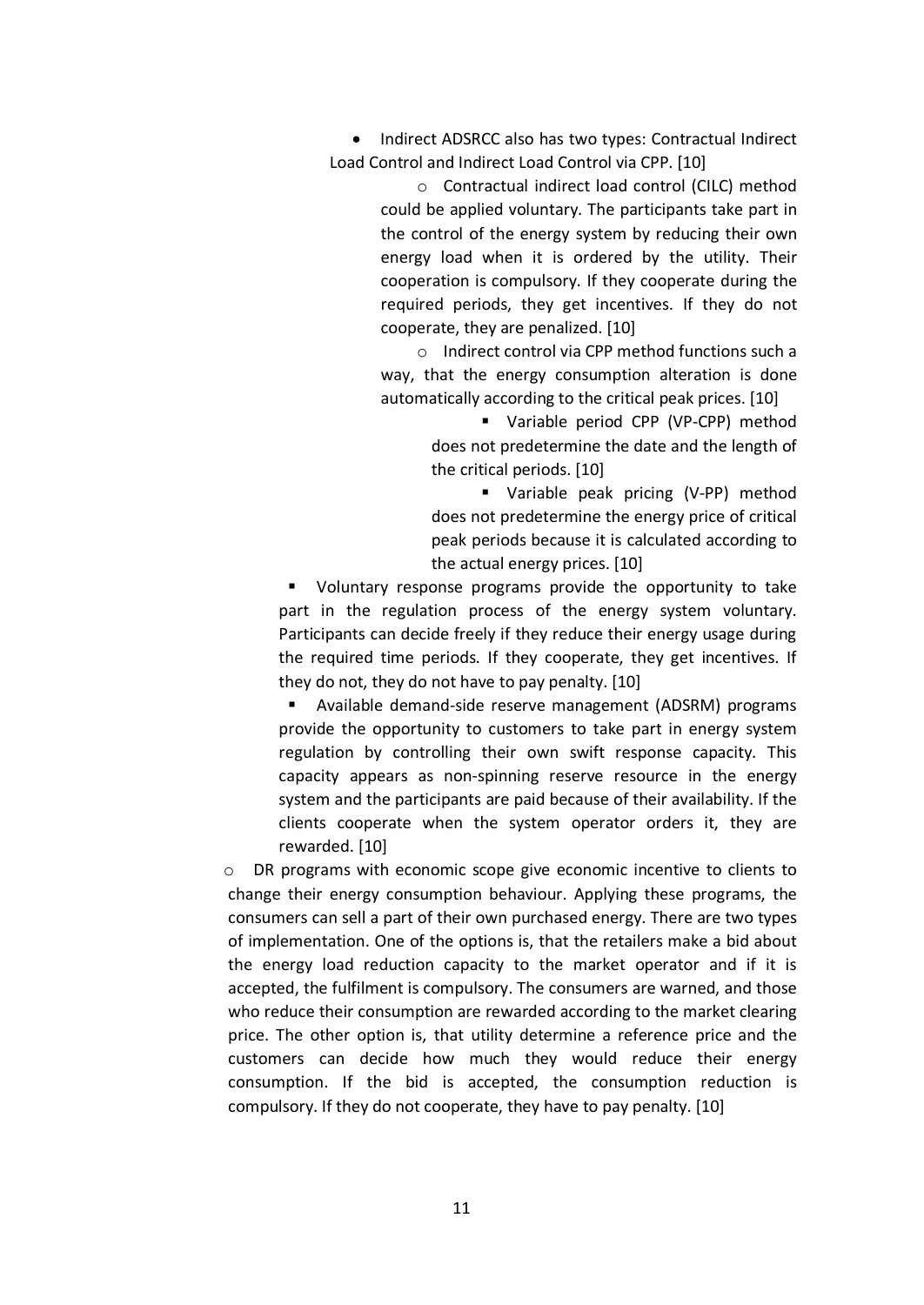

**Figure 2. Taxonomy of DR** [10]

#### 1.4 ENERGY-RELATED OCCUPANT BEHAVIOUR IN BUILDINGS

In recent years, both legislative instruments and market demand drive the construction industry towards high-performing, low-energy consuming buildings [14,15]. However, without considering the human dimension, technologies alone do not necessarily guarantee high performance in buildings [16,17]. Occupant behaviour is a leading factor influencing energy use in buildings [18]. Occupant behaviour in buildings primarily refers to occupants' comfort preferences, presence and movement, and adaptive interactions with building systems that have an impact on the performance of buildings (e.g., thermal, visual and acoustic comfort provision; indoor air quality; energy use). Such interactions include adjusting thermostat settings, opening or closing windows, dimming or turning on/off lights, pulling up or down window shades and blinds, switching on or off plug loads, and consuming domestic hot water. [19]

To represent our buildings' energy balance and indoor environmental conditions and also to lower the energy consumption of buildings, the use of building performance simulation (BPS) tools is essential in the design process in case of both new construction and retrofitting projects [20]. There is a performance gap observed between real and predicted energy consumption of buildings. The core issues are not with deterministic factors, such as the physical characteristics of building envelope, HVAC systems, lighting and electrical equipment, which have been investigated for the past few decades. Rather, this gap was found to be mostly caused by over-simplifying occupants' behaviour and presence patterns in buildings during the design process [19,20].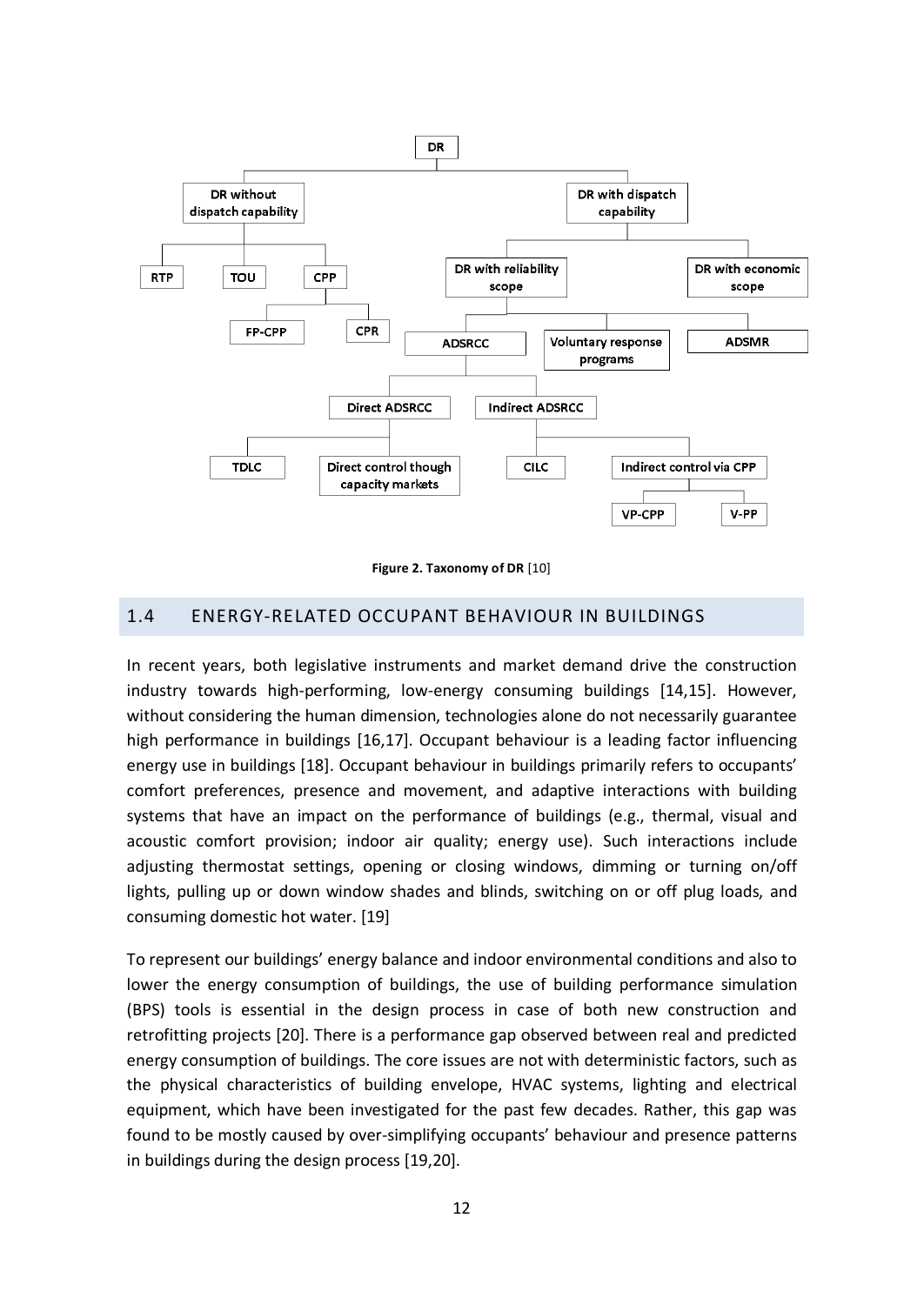### **Concept of Occupant Behaviour** [21]

The concept of energy-related occupant behaviour in buildings can be defined as occupants' behavioural responses to discomfort, presence and movement, and interactions with building systems that have an impact on the performance (energy, thermal, visual, and IAQ) of buildings [22]. The interactions under investigation in this work include adjusting thermostat settings, opening or closing windows, dimming or turning lights on/off, pulling window blinds up or down, and switching plug loads on or off [23]. Energy-related occupant behaviour in buildings is one of the six influencing factors of building performance [24,25], which also includes climate, building envelope, building equipment, operation and maintenance, and indoor environmental conditions. Occupants can influence the indoor thermal and air condition directly by their mere presence (emitting heat, moisture and  $CO<sub>2</sub>$ ), or indirectly through their interactions with building systems. [19]

### **Multidisciplinary Nature of the Field**

In this section a brief overview is given about the different fields dealing with energyrelated occupant behaviour and their focus of research.

Currently, according to the literature and as seen above, building energy professionals make an assumption that all energy-related actions of occupants (window opening, blind closing, thermostat adjustment) are undertaken to restore comfortable indoor conditions. After simplifying the decision-making part, researchers had a closer look at the actions themselves and their effect on the indoor environment and the energy consumption of the building.

Whereas, researchers in social science apply another approach where the focus is on the psychological and social aspects of the decision making. Influencing factors and attitudes are determined that may influence the undertaking of a certain action. The effect of the actions are investigated in a broader dimension in general.

The main difference of these two approaches lays in the difference of aspects and phase of energy-related human behaviour under the microscope.

# 1.5 TOOLS FOR INVESTIGATION OF OCCUPANT BEHAVIOUR IN BUILDINGS

The different tools that can help to understand and investigate energy-related occupant behaviour in buildings, can be categorized according to the following subsections.

### **Questionnaires (Longitudinal or transversal), Interviews**

It is often the case when investigating occupant behaviour in buildings that objective measurement data are not available or not understandable on its own. In these cases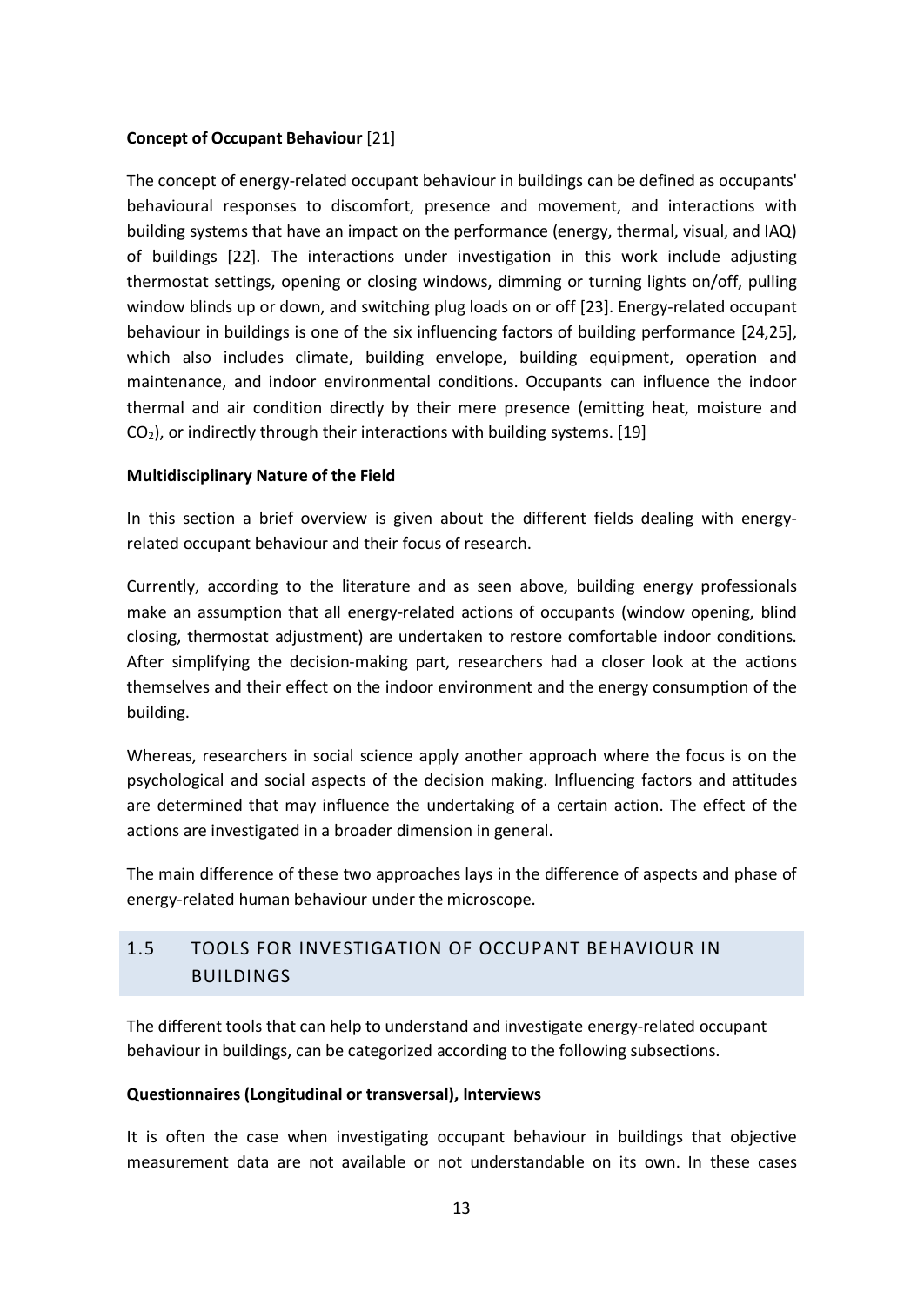questionnaire surveys and interviews are useful tools to complement an existing dataset or even to get new knowledge on a larger sample in a poorly researched area.

#### **Walk-throughs**

It is essential before starting the investigation in any buildings, that the team conduct an onsite walk-through when all the available control features are listed and also accessibility and usability of the features are tested. These walk-throughs are usually supplemented with on-site personnel interviews with building operators, maintenance staff, building owners, tenant representatives, etc.

#### **Occupancy data**

If possible, time-series data should be collected in case of all occupant-related investigations. These datasets can be collected in several ways (BMS system data, infrared sensor data, entrance counting door sensors, etc.) and datasets can be two types: containing occupancy data only as either occupied or not for a room, or exact number of occupants staying in a given room.

#### **BMS data**

Most new or retrofitted buildings are equipped with building management systems that record data for the building which can contain information on energy use and also occupant behaviour. Datapoints that are usually useful to investigate:

- fresh air amount for ventilation,
- fan coil valve status,
- heat, gas, electricity submetering,
- water submetering.

## 1.6 USER ENGAGEMENT TOOLS OF DSM

There are many ways to engage building occupant to decrease their consumption. One way of categorizing these tools are as follows:

- Indirect information sources
- Education and training
- Instant feedback systems
- Training and gamification tools
- Financial incentives
- Competitions and social media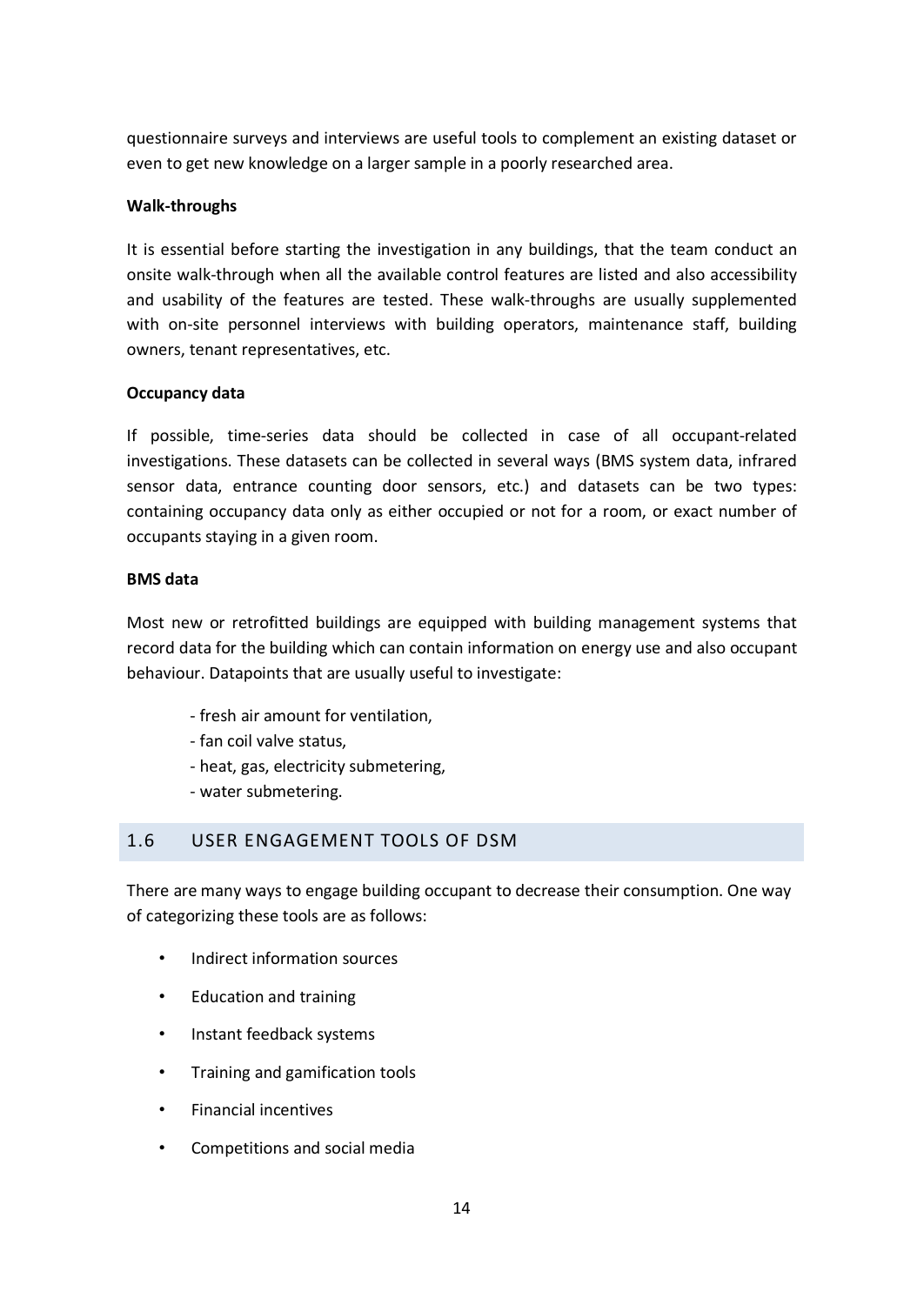In the following list of examples, some key tools and interesting example projects [26] are introduced to serve as a guideline for readers.

# A. PUBLIC DISPLAY OF ENERGY AUDITS

In case of public buildings, building energy audits are often conducted. These are supposed to contain recommendations for improving the energy performance of the building  $$ including technical measures that may be implemented at zero or very low cost and organizational improvements, including the active participation of users by adopting a set of behavioural changes.

To the purpose of spreading awareness about the current situation and the prospective targets of improvement, easily understandable infographics can be created mirroring the structure of the Energy Performance Certificates (EPCs).

## B. SIMPLIFIED MESSAGING

For different age classes, simplified or more detailed messages can be designed and conveyed as fit to the purpose, and put on display like proxies of more descriptive presentations of any public building's energy performance.

The above tool has already been validated by the TOGETHER partners during an earlier stage of the project. Therefore, its pilot implementation can follow a slightly different process than the other tools proposed, namely:

# C. THE EURONET 50/50 MAX PROJECT METHODOLOGY AND  $F-PACK<sup>1</sup>$

The EU funded project named EURONET 50/50 MAX ideated and successfully deployed a 9 step methodology (Figure 3) to actively involve occupants in the energy efficiency management of buildings and teach them how to behave in a more environmentally friendly way through practical actions.

 <sup>1</sup> Source: http://www.euronet50-50max.eu/en/about-euronet-50-50-max/the-50-50-methodology-9 steps-towards-energy-savings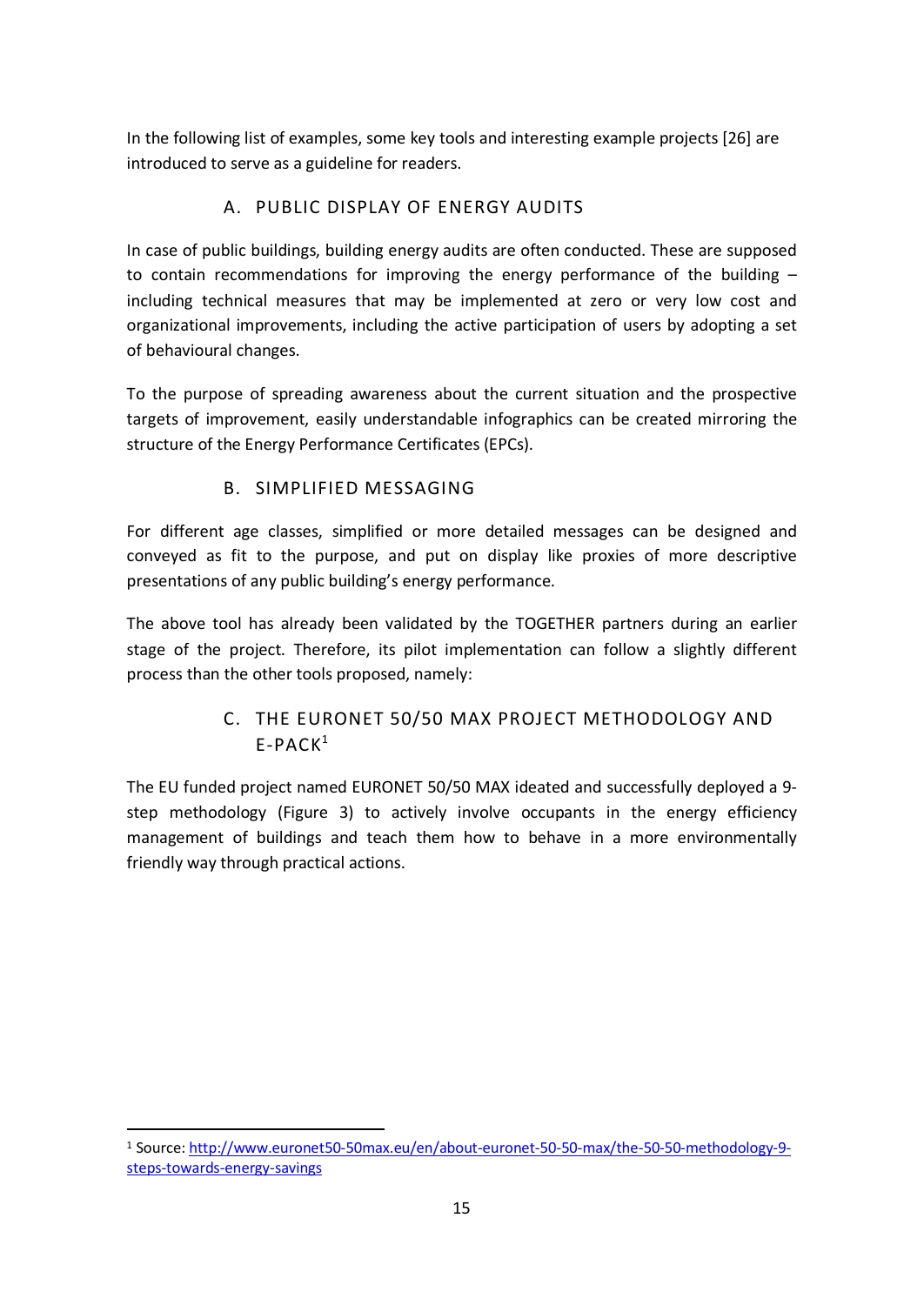

#### **Figure 3. 9-step methodology of EURONET 50/50 MAX**

### D. SETTING UP AN ENERGY TEAM

Consisting of a group of occupants. Its task is to explore the current energy situation of the building and to propose and implement energy saving measures. The team would also organize an information & education campaign addressed to the rest of the building's community.

## E. ORGANISING AN INSIDER ENERGY TOUR

Before starting to work with the occupants, the director together with involved energy operators should take part in a so called "Insider energy tour" aiming to do an initial assessment of the energy characteristics of the building (including assessment of the heating system, technical state of the building, etc.) and to identify the elements, to which occupants' attention should be drawn.

## F. RAISING THE OCCUPANTS' KNOWLEDGE AND AWARENESS ON ENERGY ISSUES

A set of training sessions (during regular classes and additional meetings if possible) about such topics as: forms of energy, using energy in everyday life and its impact on the environment, greenhouse effect, climate change and climate protection, energy saving, energy efficiency, use of renewable energy sources. The aim is to raise knowledge and awareness of issues related to climate and energy, as well as to make occupants aware that there are opportunities to do something about climate change and that their individual actions do matter.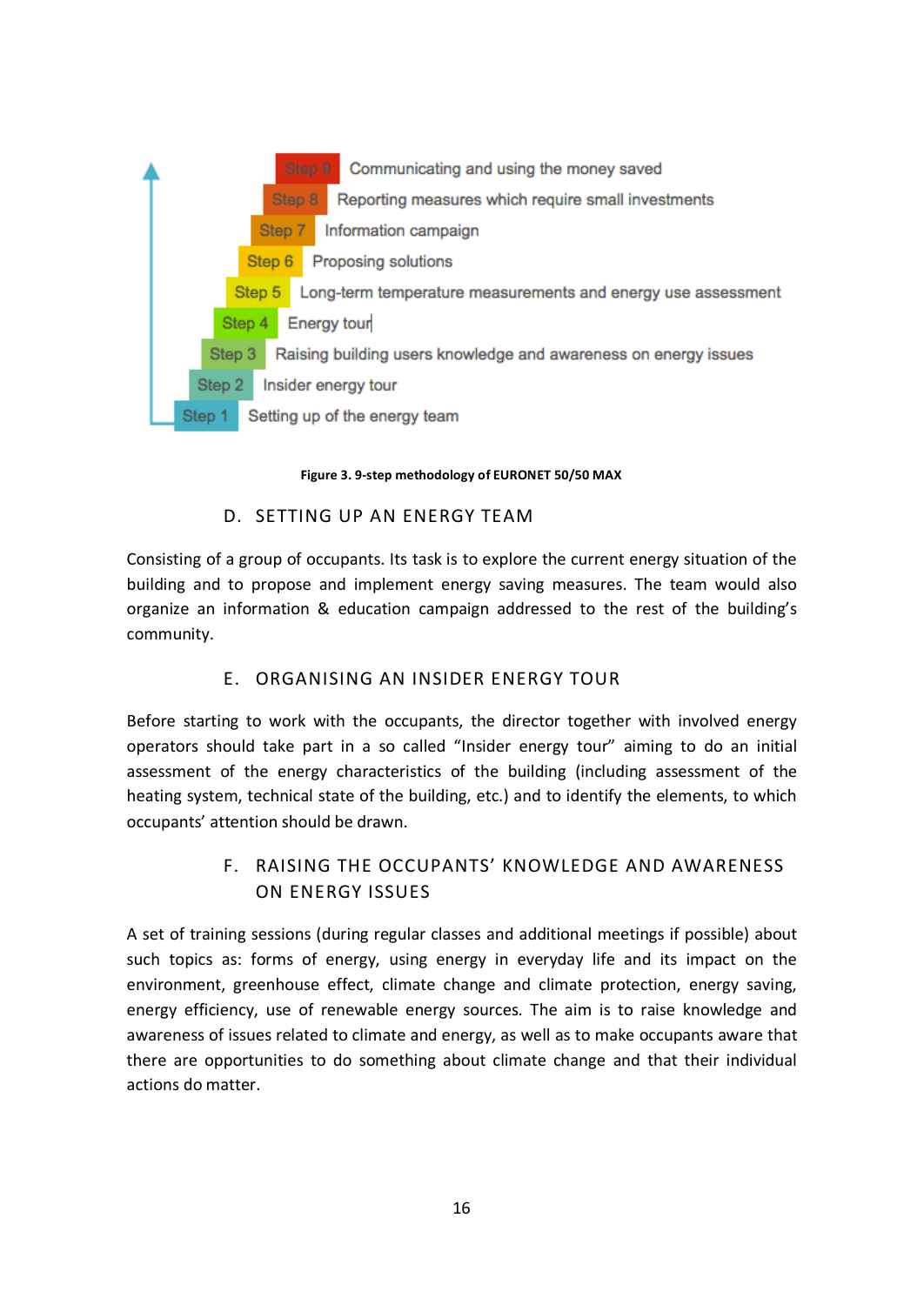## G. OCCUPANTS' ENERGY TOUR

This time the energy tour is made by the energy team. Supported by the operators and caretaker, the occupants inspect the whole building and evaluate different aspects influencing the energy consumption in the building, including: technical state of the building, heating system, lighting, use of electronic equipment, use of water.

# H. LONG-TERM TEMPERATURE MEASUREMENTS AND ENERGY USE ASSESSMENT

Drawing up a long-term temperature profile of the building by measuring temperatures in all building rooms for two weeks and checking if they correspond to the established standards.

Assessing energy use based on observing how other building users' behaviour influences the energy consumption in the building. Special attention should be paid to such behaviour as: methods of airing the rooms, methods of regulating the heating, the use of electrical and electronic equipment, etc. Surveys can be made among other occupants (outside the energy team) regarding their opinions about temperatures and air quality in the building, habits concerning the use of electrical and electronic equipment and other energy-related issues.

## I. PROPOSING SOLUTIONS

At this step the energy team discusses its findings and develops proposals for solutions, both small investments and behavioural changes, the implementation of which may reduce energy consumption at the building. The team also identifies proposal "target groups", as well as ways to approach them with the energy-saving message.

## J. INFORMATION CAMPAIGN

At this step the energy team shares what was learned during project implementation with the rest of the building, as well as their proposals on what all building users can do to save energy. The team may use different communication channels, including: posters and bulletin board displays, presentations in training sessions, organization of an Energy Saving Day, creation of a dedicated website, etc.

## K. REPORTING MEASURES WHICH REQUIRE SMALL INVESTMENTS

Although the main aim of the 50/50 methodology are energy savings that can be achieved by changing the behaviours of building users, the energy team can also identify the need and propose the implementation of small investments, asking for the financial support of the building owner and/or external sponsors.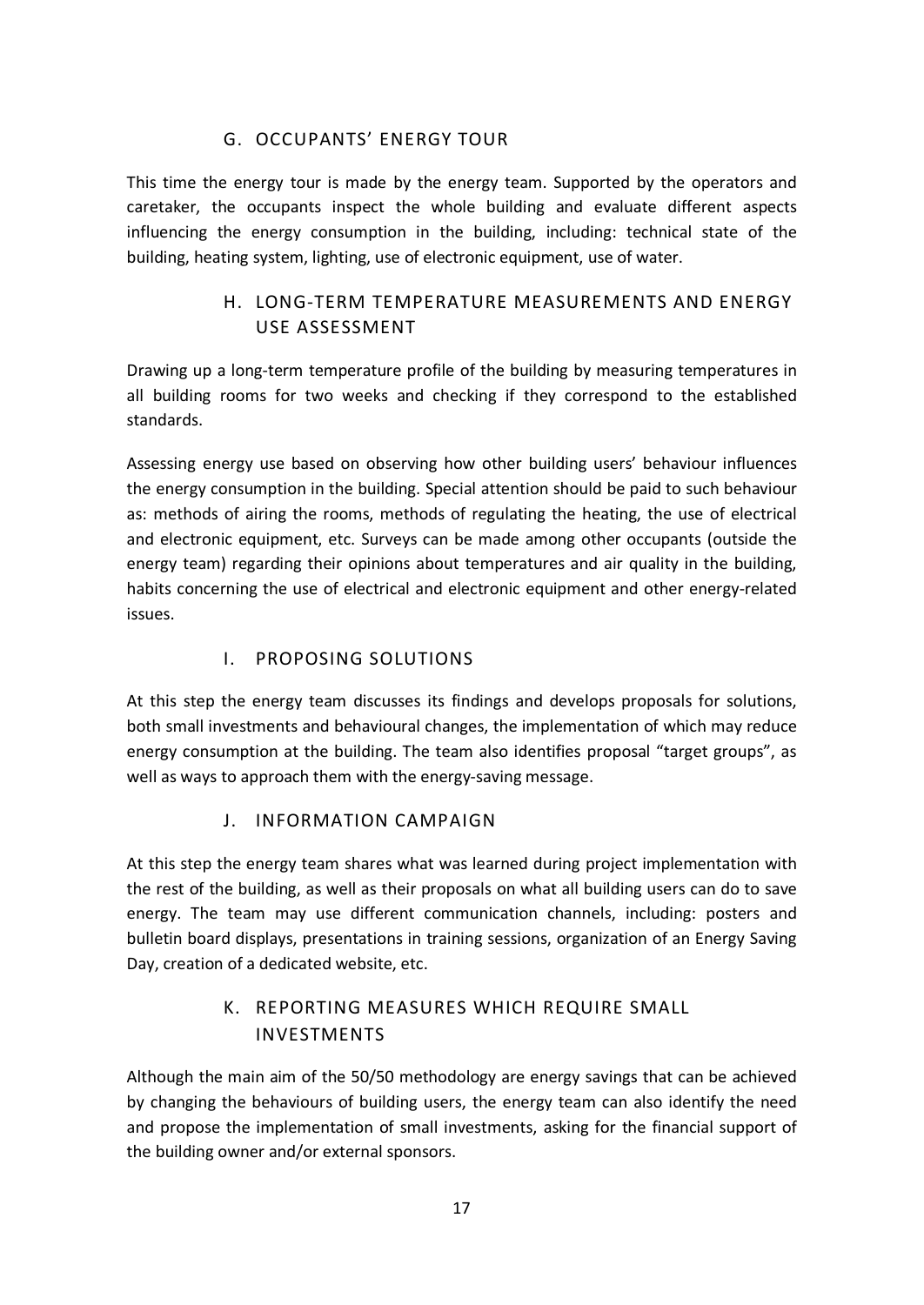## L. COMMUNICATING AND USING THE MONEY SAVED

Involving the occupants in the decision on how to use the money saved is a very important part of the methodology. By so doing they will really feel that their actions have positive and measurable results. Therefore, after each year of implementation it is required to calculate how much energy,  $CO<sub>2</sub>$  and money was saved, inform the building's community of the financial inflows derived from the methodology implementation and discuss with the occupants what shall be done with those gains.

## M. TRAINING OF TRAINERS

The Training of Trainers process is well consolidated and widely adopted in the state of the art.

The essence of the Training of Trainers process is to integrate coaching and mentoring with training and technical assistance to learners.

# N. DISCOVERING THE ENERGY EFFICIENCY LABELS OF APPLIANCES

Energy Star is an international standard programme for energy efficient consumer products originated in the United States in 1992 and adopted in most Western countries such as Australia, Canada, Japan, New Zealand, Taiwan, and the EU.

Devices carrying the Energy Star blue mark, such as computer products and peripherals, kitchen appliances, refrigerators and dryers, generally use 20–30% less energy than the average level required by law<sup>2</sup>. The EU Directive 92/75/EC, replaced by Directive  $2010/30/EU$ , in operation since  $31<sup>st</sup>$  July 2011, has established an energy consumption labelling scheme for white goods, light bulbs and other heterogeneous products, based on a set of energy efficiency classes ranging from A to G, A being the most energy efficient, G the least efficient. Since 2010, in an attempt to keep up with advances in energy efficiency, A+, A++ and A+++ grades were introduced and a new type of label exists that makes use of pictograms rather than words, as shown in the picture<sup>3</sup>. The (now closed) EU funded project COME ON LABELS (see http://www.come-on-labels.eu/about-the-project/welcome-eu) has produced a dedicated website to store and distribute information on energy labelling of household appliances. The web application http://eepf-energylabelgenerator.eu/ enables the creation of tailor-made energy labels for relevant products in high resolution pdf format.

Depending on the age of participants, the discovery process can be done at different levels: finding out which appliances bear which labels, understanding the meaning of the

 <sup>2</sup> Source: https://en.wikipedia.org/wiki/Energy\_Star

<sup>&</sup>lt;sup>3</sup> Source: https://en.wikipedia.org/wiki/European\_Union\_energy\_label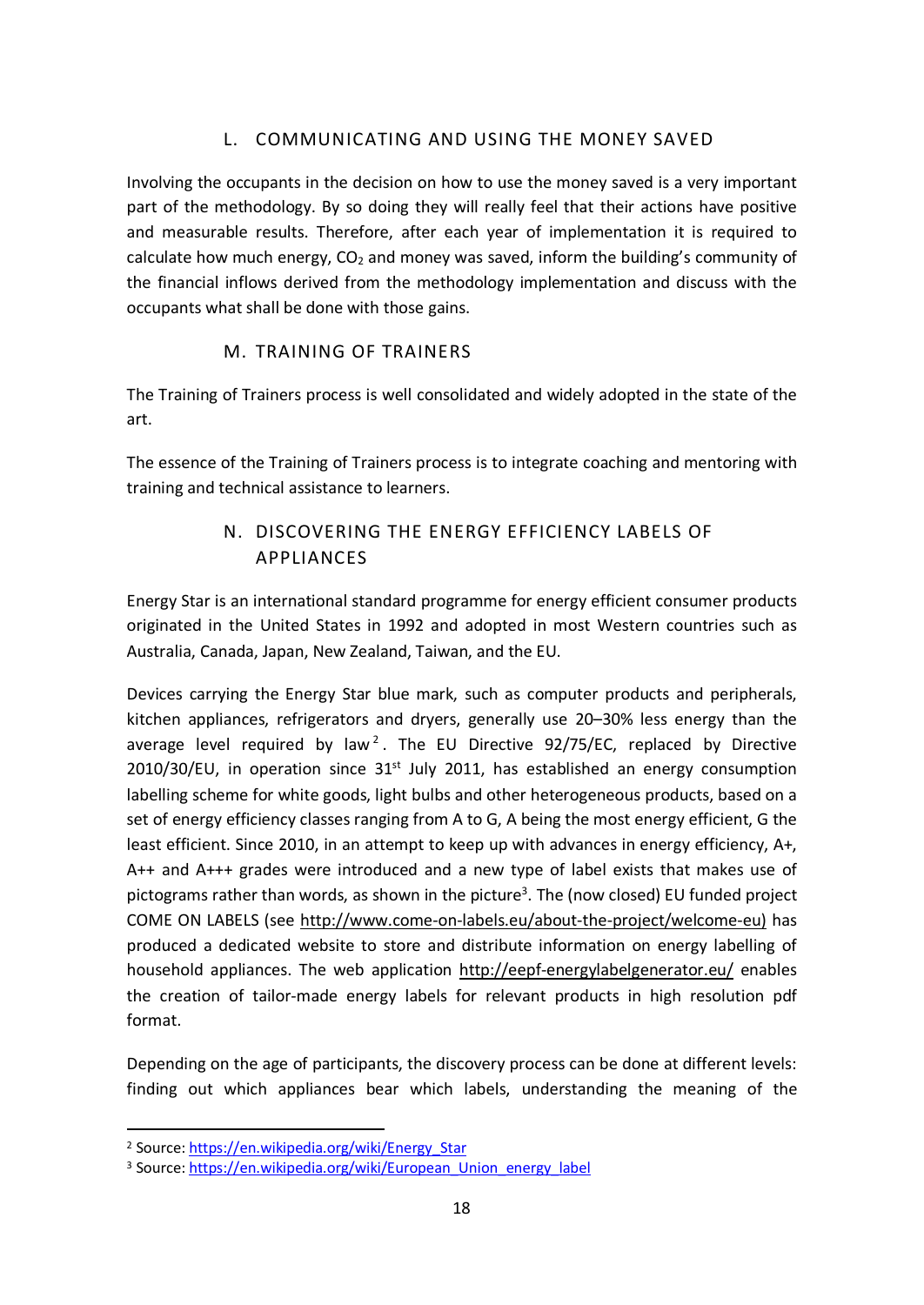pictograms on each label, displaying larger sized labels in the areas where each appliance is located.

## O. THE GREAT POWER BINGO!

This game is particularly suitable for young kids, but can also be adapted to teen agers and probably adults – in dependence of the complexity of the challenges.

How it works: Every player will receive a bingo card with the usual random numbers displayed on it. Each number (from 1 to 70 in the example displayed, but this may be changed accordingly) is associated to a certain behaviour that one intends to promote in the target population. The player can mark a number on the card only after checking that someone else, not depending on his/her will or orders, has accomplished a specific task holding that number (for instance, 51 is turning the light off when leaving the room, 54 is closing a window left open with the heating on, etc.).

Each behaviour must be recorded (date, time, person) in order for the mark to be valid. Players win every time they can mark a straight line of five numbers either horizontally, vertically or diagonally. The global target is to cover all the numbers on the card.

There will be a raffle periodically (e.g. every month) for the assignment of low category prizes to those who have marked one or more lines of 5 and for the extraction of the free number, which may be different from month to month. Whoever completes the card first will be the winner of the bingo game.

# P. THE ENERGY CONSUMPTION ANALYZER (ECAS) APP (ONLY FOR ANDROID)

ECAS has been developed by an Austrian developer as a free and open source software, with translations available<sup>4</sup>.

How it works: ECAS helps to keep track of energy consumption of any building. Users can add meters for gas, electricity, or water to the database and record the current meter readings from time to time.

Readings can be color-coded and comments may be added to remember special situations, which may explain unusual energy usage. A regular reading interval is not required, readings can be taken whenever it is convenient.

ECAS takes advantage of Google's backup and restore service, so the database is automatically stored in a safe place in case the device is reset or lost. On the other hand, ECAS does not track changes of energy cost over time. Whatever costs are set in the meter definition are used for the entire set of readings. Changing the cost factor for a meter

 <sup>4</sup> Source: http://ecas.netzheimat.at/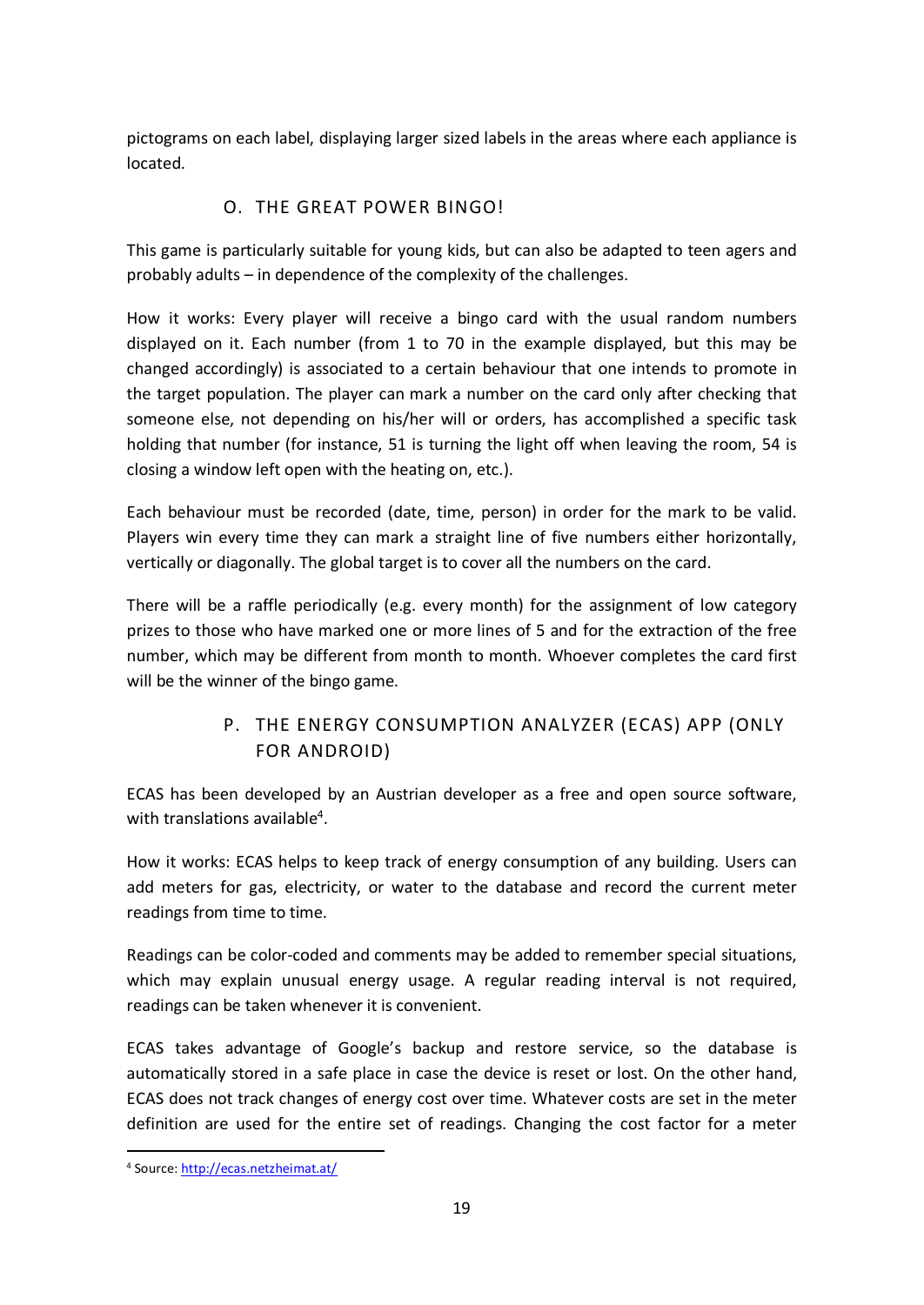immediately changes the readings for the energy cost of that meter. Finally, the product is not supported for iOS or Microsoft devices.

Beside the convenience of being available in many different languages, the rationale of using this tool is that it allows unsystematic collections and updates of meter readings, which is the most likely usage scenario in all the pilot buildings. As a side benefit, users can consider gas and water consumption jointly with electricity, so as to get a unitary view of the current status of the building's energy efficiency across time. In the case of pilots located in buildings, the benefit of using this tool is evident from the fact that the occupants could be periodically invited to check and monitor the impact of their activities in the pilot by directly addressing the information made centrally available in the database of meter readings. Finally, a global advantage for the project coming from a generalized use of the tool would be that the progress gained in terms of energy reduction during pilot implementations could also be measured at regular intervals.

## Q. THE GOOSECHASE APP (FOR ANDROID AND IOS)

GooseChase has been created to simplify the organization of and participation in a scavenger hunt. The app and its related service are delivered by a Canadian company<sup>5</sup>.

How it works: The customer uses the GooseChase website to first create a challenge, by giving it a name, a picture and a description. One can also set how long the game will run and whether there is a password to join. Each GooseChase challenge includes a list of missions for the participants to complete. One can design missions from scratch. Every mission has a name, a description, value in points and an optional link to provide extra information. It is possible to add GPS coordinates to the mission locations.

Participants get access to the challenge by searching for the name of the game within the app. They select a mission from the list and follow the instructions to receive the allotted points. They are also invited to provide real-time feeds of their activities, in order to get more points and go up in the ranking. But they are also incentivized to look at what the others are doing, because this also gives them some extra points.

It is possible to form teams or play individually. Submissions are possible of texts, photos and videos, which can be sorted out and reviewed by the organizers in case scores have to be assigned after evaluation. At the end of the game, all scavenger hunt submissions can be downloaded at once by the customer.

The rationale of using the scavenger hunt analogy is to give incentives to report back on the actual behavioral performance of participants in the "game", as well as on the level of awareness of the results obtained on the fly. For instance, behaviors to be incentivized may include the daily inspection of the information available on energy consumption (by smart

<sup>5</sup> Source: https://www.goosechase.com/terms-of-service/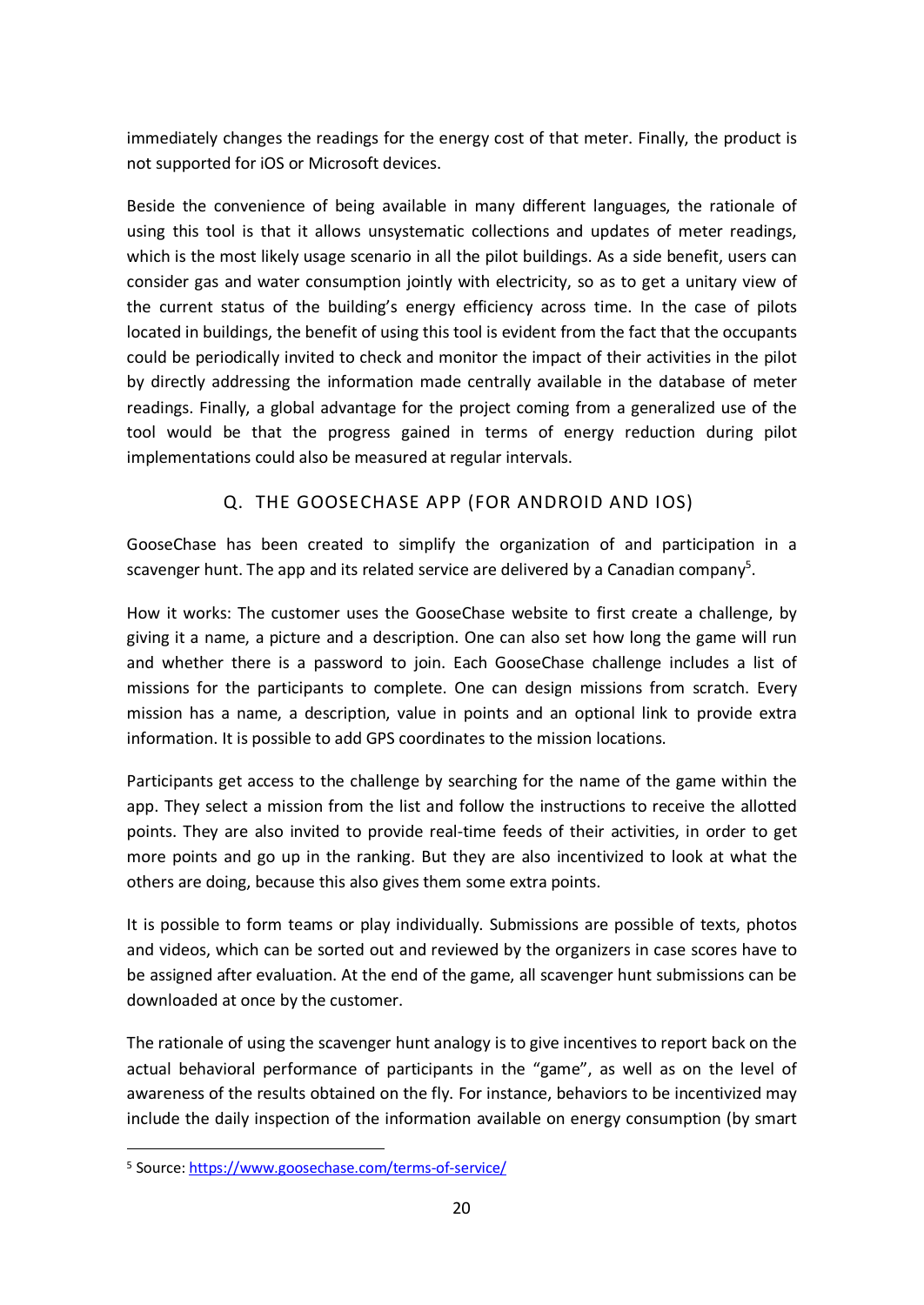meters, big displays, or other sources that the general public may get access to), which will be proven by taking a picture and uploading it to the system. Or it is possible that the last person to turn the light off in a room will take a picture of the room itself to demonstrate achievement.

## 1.7 REFERENCES

- [1] F.D. Garcia, F.P. Marafao, W.A. De Souza, L.C.P. Da Silva, Power Metering: History and Future Trends, IEEE Green Technol. Conf. (2017) 26–33. https://doi.org/10.1109/GreenTech.2017.10.
- [2] D.B. Avancini, J.J.P.C. Rodrigues, S.G.B. Martins, R.A.L. Rabêlo, J. Al-Muhtadi, P. Solic, Energy meters evolution in smart grids: A review, J. Clean. Prod. 217 (2019) 702–715. https://doi.org/10.1016/j.jclepro.2019.01.229.
- [3] J.D. Hmielowski, A.D. Boyd, G. Harvey, J. Joo, The social dimensions of smart meters in the United States: Demographics, privacy, and technology readiness, Energy Res. Soc. Sci. 55 (2019) 189–197. https://doi.org/10.1016/j.erss.2019.05.003.
- [4] L. Wen, K. Zhou, S. Yang, L. Li, Compression of smart meter big data: A survey, Renew. Sustain. Energy Rev. 91 (2018) 59–69. https://doi.org/10.1016/J.RSER.2018.03.088.
- [5] D. Kolokotsa, The role of smart grids in the building sector, Energy Build. 116 (2016) 703–708. https://doi.org/10.1016/J.ENBUILD.2015.12.033.
- [6] J. Leiva, A. Palacios, J.A. Aguado, Smart metering trends, implications and necessities: A policy review, Renew. Sustain. Energy Rev. 55 (2016) 227–233. https://doi.org/10.1016/j.rser.2015.11.002.
- [7] J.H. Nord, A. Koohang, J. Paliszkiewicz, The Internet of Things: Review and theoretical framework, Expert Syst. Appl. 133 (2019) 97–108. https://doi.org/10.1016/j.eswa.2019.05.014.
- [8] M. Jia, A. Komeily, Y. Wang, R.S. Srinivasan, Adopting Internet of Things for the development of smart buildings: A review of enabling technologies and applications, Autom. Constr. 101 (2019) 111–126. https://doi.org/10.1016/J.AUTCON.2019.01.023.
- [9] B. Diène, J.J.P.C. Rodrigues, O. Diallo, E.H.M. Ndoye, V. V. Korotaev, Data management techniques for Internet of Things, Mech. Syst. Signal Process. 138 (2020). https://doi.org/10.1016/j.ymssp.2019.106564.
- [10] A.F. Meyabadi, M.H. Deihimi, A review of demand-side management: Reconsidering theoretical framework, Renew. Sustain. Energy Rev. 80 (2017) 367–379. https://doi.org/10.1016/j.rser.2017.05.207.
- [11] P. Warren, A review of demand-side management policy in the UK, Renew. Sustain.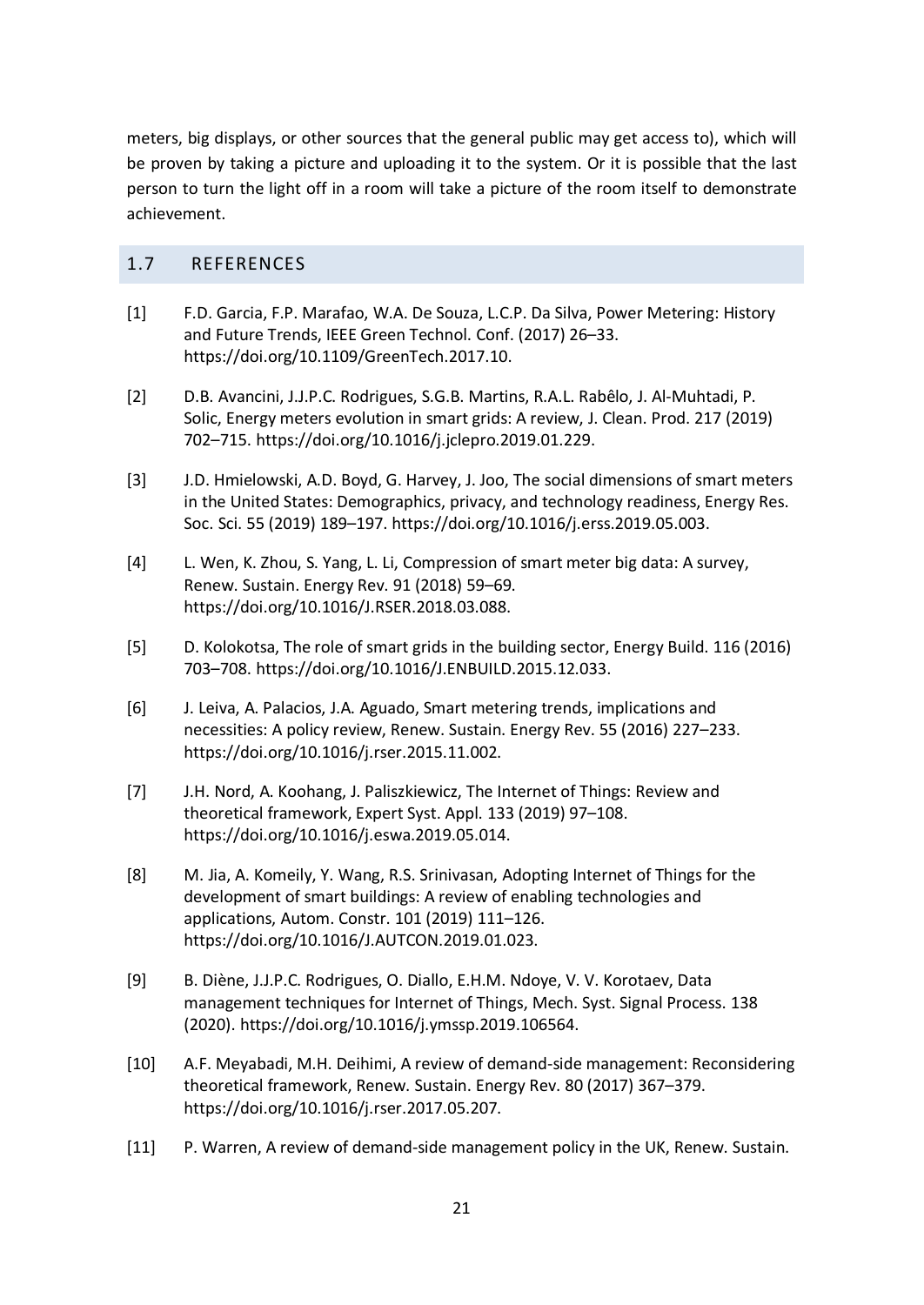Energy Rev. 29 (2014) 941–951. https://doi.org/10.1016/j.rser.2013.09.009.

- [12] I. Lampropoulos, W.L. Kling, P.F. Ribeiro, J. Van Den Berg, History of demand side management and classification of demand response control schemes, IEEE Power Energy Soc. Gen. Meet. (2013) 1–5. https://doi.org/10.1109/PESMG.2013.6672715.
- [13] L. Gelazanskas, K.A.A. Gamage, Demand side management in smart grid: A review and proposals for future direction, Sustain. Cities Soc. 11 (2014) 22–30. https://doi.org/10.1016/j.scs.2013.11.001.
- [14] DIRECTIVE 2010/31/EU OF THE EUROPEAN PARLIAMENT AND OF THE COUNCIL of 19 May 2010 on the energy performance of buildings (recast), Off. J. Eur. Union. 153 (2010) 13–35.
- [15] Z. Belafi, A. Gelesz, A. Reith, Investigation on the differences between LEED , BREEAM and Open House assessment systems by means of two Hungarian case studies, in: SB13 Munich, Implement. Sustain. - Barriers Chances, Fraunhofer IRB Verlag, 2013: pp. 32–39.
- [16] T. Hong, D. Yan, S. D'Oca, C. fei Chen, Ten questions concerning occupant behavior in buildings: The big picture, Build. Environ. 114 (2017) 518–530. https://doi.org/10.1016/j.buildenv.2016.12.006.
- [17] C. Turner, M. Frankel, Energy Performance of LEED ® for New Construction Buildings, New Build. Inst. (2008) 1–46.
- [18] A. Mahdavi, C. Pröglhöf, User behaviour and energy performance in buildings, 6. Int. Energiewirtschaftstagung an Der TU Wien. (2009) 1–13.
- [19] Z. Deme Belafi, Analysis and Modelling of Occupant Behaviour to Support Building Design and Performance Optimisation (PhD Thesis), Budapest University of Technology and Economics., 2018.
- [20] D. Yan, W. O'Brien, T. Hong, X. Feng, H. Burak Gunay, F. Tahmasebi, A. Mahdavi, Occupant behavior modeling for building performance simulation: Current state and future challenges, Energy Build. 107 (2015) 264–278. https://doi.org/10.1016/j.enbuild.2015.08.032.
- [21] Z. Belafi, T. Hong, A. Reith, A LIBRARY OF BUILDING OCCUPANT BEHAVIOUR MODELS REPRESENTED IN A STANDARDISED SCHEMA, Energy Effic. 12 (2019) 637– 651.
- [22] S. D'Oca, T. Hong, J. Langevin, The human dimensions of energy use in buildings: A review, Renew. Sustain. Energy Rev. 81 (2018) 731–742. https://doi.org/10.1016/j.rser.2017.08.019.
- [23] T. Hong, S.C. Taylor-Lange, S. D'Oca, D. Yan, S.P. Corgnati, Advances in research and applications of energy-related occupant behavior in buildings, Energy Build. 116 (2016) 694–702. https://doi.org/10.1016/j.enbuild.2015.11.052.